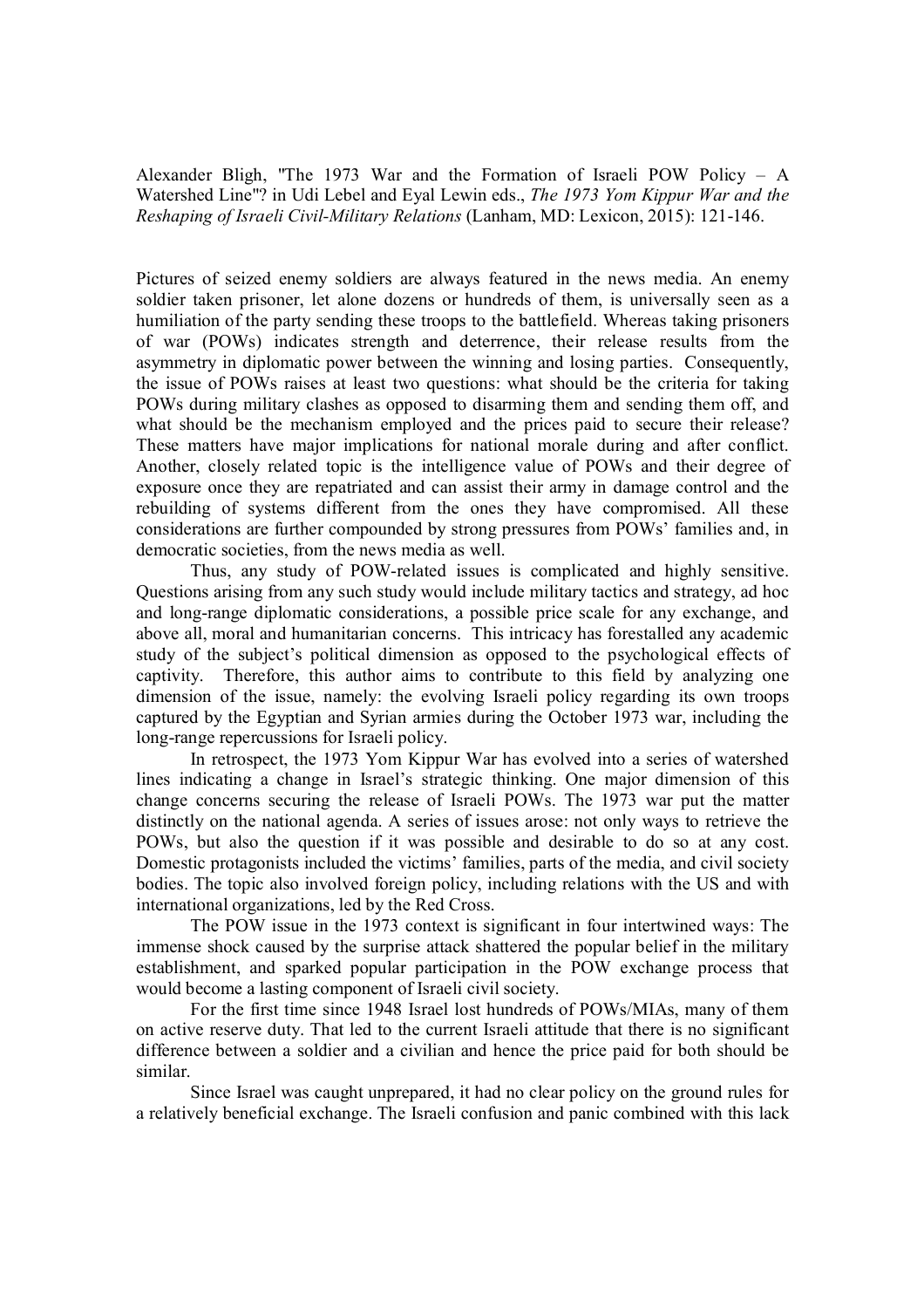of policy led to a "land for prisoners" exchange with the Syrians, creating a lasting precedent.

The concern lest more soldiers be captured led Israel to abandon its old policy of not negotiating with hostage takers and instead moving militarily to free the prisoners. The war saw the demise of that policy, with a few exceptions (Entebbe rescue operation, 1976 – successful; Nahshon Waxman, 1994 – failure). Today, several years after the unsuccessful Second Lebanon War with its *casus belli* of the kidnapping of Israeli troops from its sovereign territory, it appears that at least for the time being Israel will not consider military operations to free its prisoners. That leaves only diplomacy, which does not distinguish between regular enemy armies and sub-national actors like Hezbollah, Hamas, the Palestinian Authority, Al-Qaida and others.

Consequently, this chapter deals with these fundamental aspects of the issue:

- The significance of the 1973 POW legacy compared to past wars and skirmishes.
- What domestic and foreign policy processes before and after the 1973 war contributed to the issue's newfound centrality.
- Whether Israel's general POW policy since the war represents a break with the past or rather the fruition of pre-1973 decisions and diplomatic moves.

The chapter concludes by suggesting some lessons that should be drawn from the 1973 POW experience. The lack of that element in the Israeli decision-makers' strategic thinking has led them into repeating certain POW-related policy mistakes.

#### **Definitions: The International Level**

In the past several decades prisoners of war have become more and more important during conflicts, both symmetrical and asymmetrical, for several reasons. Prisoner treatment and the exchange processes for situations of symmetrical warfare have been established either by the 1949 Geneva Convention or by the two recognized nation-states before, or just after the end of such a conflict.

For the purpose of this chapter, the term "exchange process" includes the decision-making process from the instant a combatant is taken prisoner until the moment they or their remains are released. Typically, one result of any military confrontation is that each side takes POWs. Usually, each side both loses and takes some POWs. Later, conflicts are concluded by an international instrument that includes clauses on the exchange of POWs. However, with the exception of full and comprehensive treaties, which are rare at the conclusion of a conflict, no other form of agreement would exclude the possibility of further troops being taken prisoner. Consequently, any understanding short of full and genuine peace might be used as a precedent for future cases of POW exchange. Those precedents not only have humanitarian significance but may also establish part of a mutual recognition process. Even though the issue of status is central, no one has formulated a full, clear definition of the status of captured enemies whether through an armed conflict or terrorist attack. The only internationally recognized definition is found in the Geneva Convention, but the change in the nature of warfare in the early  $21<sup>st</sup>$  century may have rendered it null and void.

Understanding the methodology and decision-making process surrounding prisoner exchange requires first addressing the issue of terminology. A prisoner of war can only be a combatant taken prisoner in a conflict between definitive nation-states or powers as according to the official version of "Treaties and states parties to such treaties,"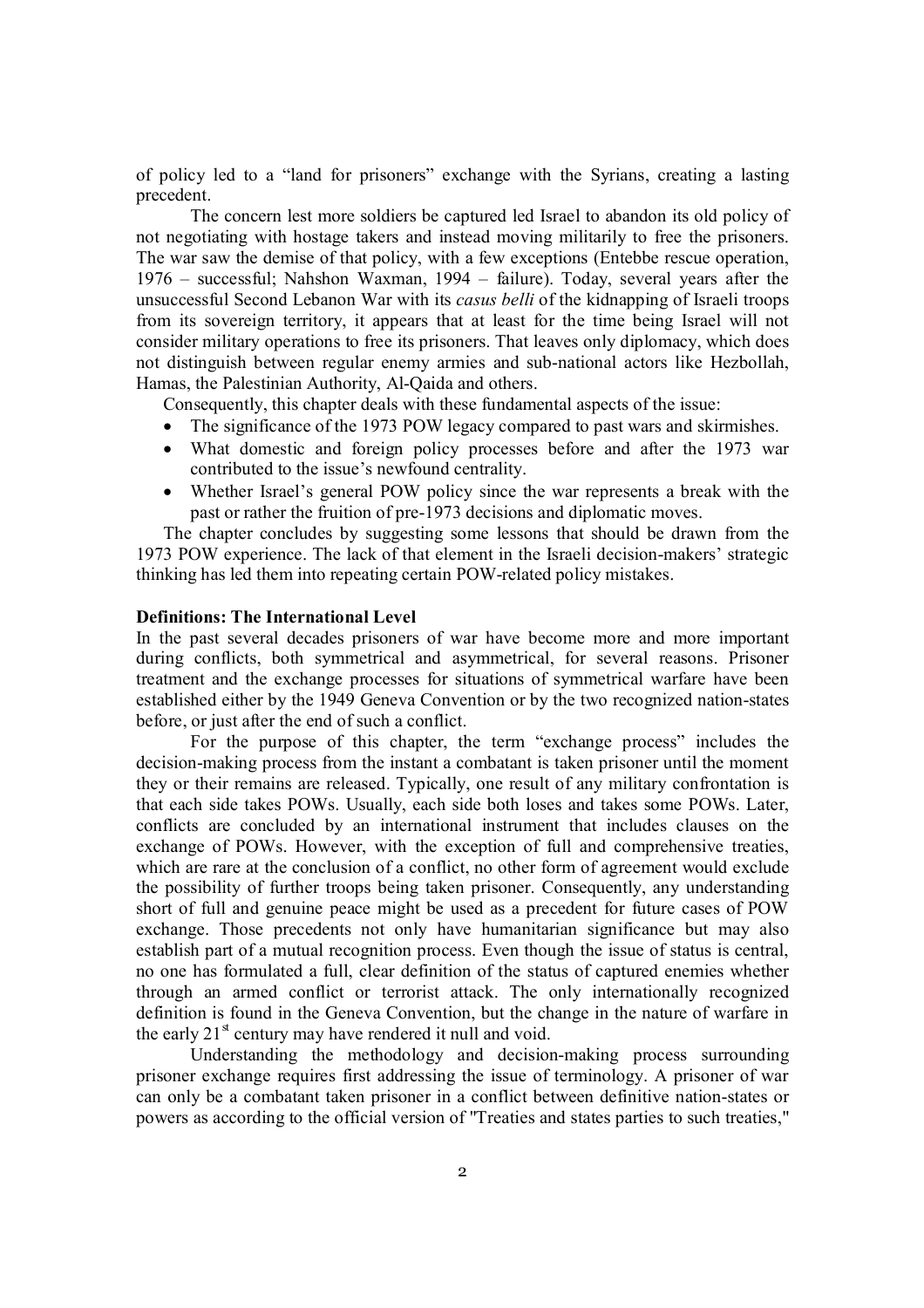Convention (III) relative to the Treatment of Prisoners of War, Geneva, August 12, 1949:

Art 4. A. Prisoners of war, in the sense of the present Convention, are persons belonging to one of the following categories, who have fallen into the power of the enemy:

(1) Members of the armed forces of a Party to the conflict, as well as members of militias or volunteer corps forming part of such armed forces.

(2) Members of other militias and members of other volunteer corps, including those of organized resistance movements, belonging to a Party to the conflict and operating in or outside their own territory, even if this territory is occupied, provided that such militias or volunteer corps, including such organized resistance movements, fulfill the following conditions:

(a) that of being commanded by a person responsible for his subordinates;

(b) that of having a fixed distinctive sign recognizable at a distance;

(c) that of carrying arms openly;

(d) that of conducting their operations in accordance with the laws and customs of war.

(3) Members of regular armed forces who profess allegiance to a government or an authority not recognized by the Detaining Power.

(4) Persons who accompany the armed forces without actually being members thereof, such as civilian members of military aircraft crews, war correspondents, supply contractors, members of labour units or of services responsible for the welfare of the armed forces, provided that they have received authorization, from the armed forces which they accompany, who shall provide them for that purpose with an identity card similar to the annexed model.

(5) Members of crews, including masters, pilots and apprentices, of the merchant marine and the crews of civil aircraft of the Parties to the conflict, who do not benefit by more favourable treatment under any other provisions of international law.

(6) Inhabitants of a non-occupied territory, who on the approach of the enemy spontaneously take up arms to resist the invading forces, without having had time to form themselves into regular armed units, provided they carry arms openly and respect the laws and customs of war.

B. The following shall likewise be treated as prisoners of war under the present Convention:

(1) Persons belonging, or having belonged, to the armed forces of the occupied country, if the occupying Power considers it necessary by reason of such allegiance to intern them, even though it has originally liberated them while hostilities were going on outside the territory it occupies, in particular where such persons have made an unsuccessful attempt to rejoin the armed forces to which they belong and which are engaged in combat, or where they fail to comply with a summons made to them with a view to internment.

(2) The persons belonging to one of the categories enumerated in the present Article, who have been received by neutral or non-belligerent Powers on their territory and whom these Powers are required to intern under international law,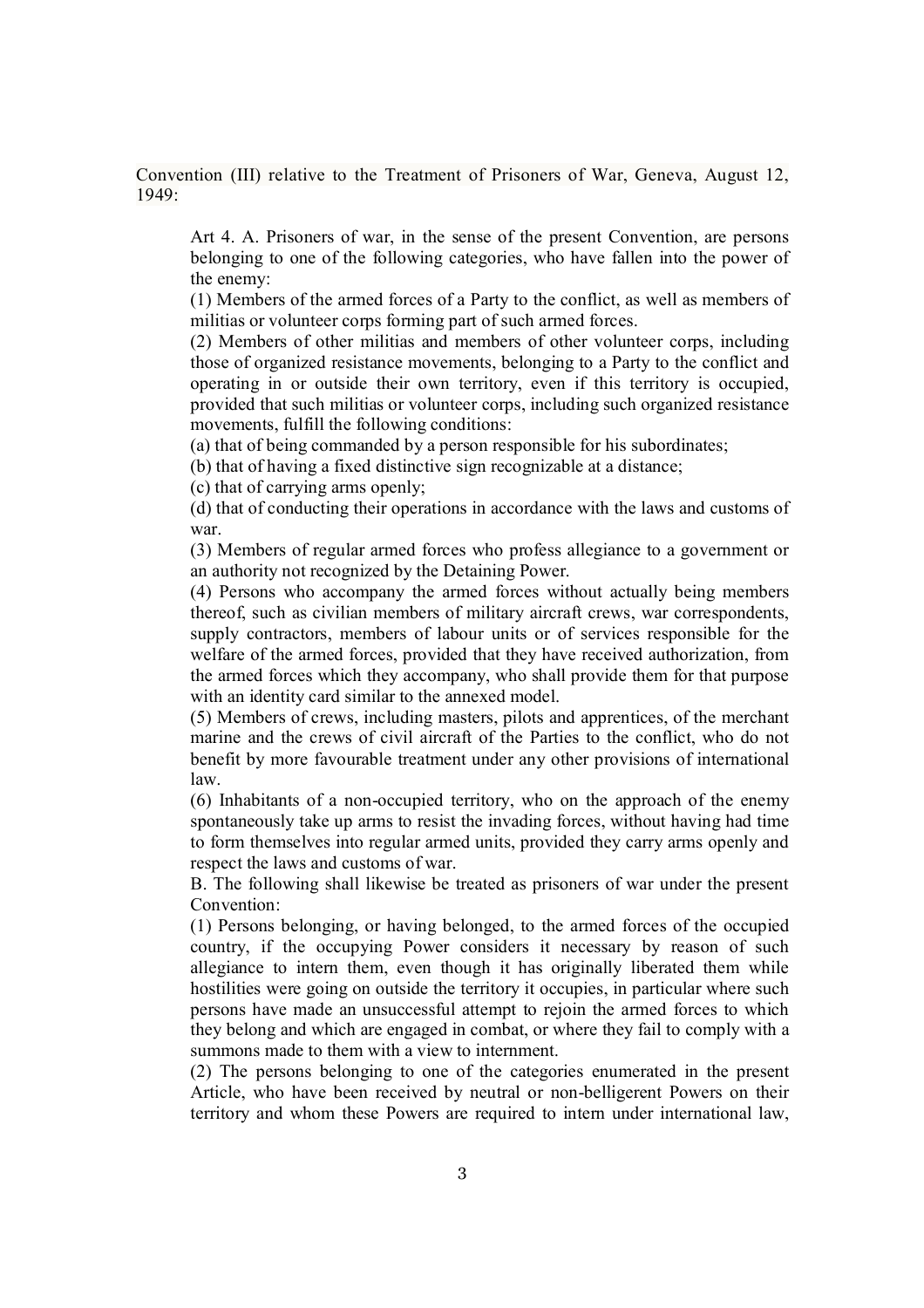without prejudice to any more favourable treatment which these Powers may choose to give and with the exception of Articles 8, 10, 15, 30, fifth paragraph, 58-67, 92, 126 and, where diplomatic relations exist between the Parties to the conflict and the neutral or non-belligerent Power concerned, those Articles concerning the Protecting Power. Where such diplomatic relations exist, the Parties to a conflict on whom these persons depend shall be allowed to perform towards them the functions of a Protecting Power as provided in the present Convention, without prejudice to the functions which these Parties normally exercise in conformity with diplomatic and consular usage and treaties.

C. This Article shall in no way affect the status of medical personnel and chaplains as provided for in Article 33 of the present Convention.

Art 5. The present Convention shall apply to the persons referred to in Article 4 from the time they fall into the power of the enemy and until their final release and repatriation.

Should any doubt arise as to whether persons, having committed a belligerent act and having fallen into the hands of the enemy, belong to any of the categories enumerated in Article 4, such persons shall enjoy the protection of the present Convention until such time as their status has been determined by a competent tribunal.

For much of history, when similar-status actors fought one another, the policy governing the exchange of POWs remained largely constant, with the norms agreed upon by warring states and formalized in treaties such as the Geneva Convention. However, the evolving nature of warfare today, where the lines between combatant and noncombatant, POW and criminal, and war and peace have blurred, has called the applicability of historical norms into question. Even the basic questions of who can be exchanged, when, and where they can be sent have become difficult to answer. That difficulty stems to some extent from the outcome of 1973.

The taking of POWs during an active conflict is governed by the Third Geneva Convention. Four articles in particular relate to the exchange of prisoners. First, Article 122 asserts that a warring state must identify without delay all prisoners it holds.

However, the next two articles add important caveats. Article 117 forbids repatriated prisoners from returning to active military service, and Article 119 allows for an exception to Article 118:

[POWs] against whom criminal proceedings for an indictable offence are pending may be detained until the end of such proceedings, and, if necessary, until the completion of the punishment. The same shall apply to prisoners of war already convicted for an indictable offence.

These articles will prove important in this study's analysis. On the whole, the Geneva Convention seems to view POWs as passive, neutral observers whom warring states are obliged to care for and cannot exploit for strategic gain, a view that conflicts directly with today's perception of POWs as a potential source of intelligence and with the need of governments—especially of small countries like Israel—to return ex-POWs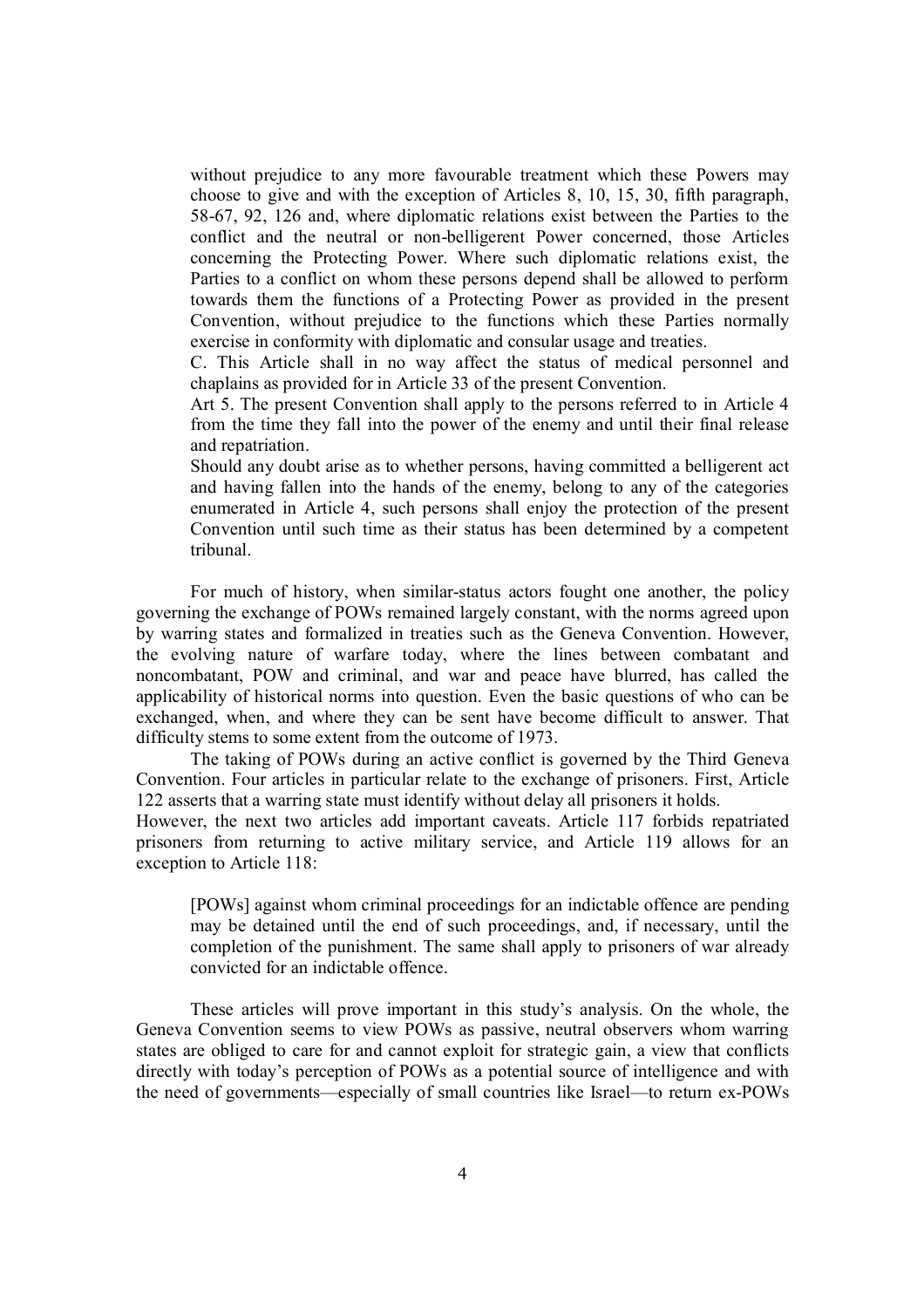to full military duty as soon as possible. Noteworthy, most Israeli captured pilots reported back to duty after their release.

## **Players and Precedents on the Eve of October 6, 1973: The International and Regional Levels**

The Israeli ethos of bringing back all POWs prevailed for Israeli decision-makers until 1973. But in needing the mediation efforts of the US, Israel subjected itself to the US norms in that context. In mediation efforts throughout the years, the US like other mediators tried to devise compromises among the protagonists while having its own set of convictions on POW questions. In 1973 the almost inevitable result was a compromise between the US, not the Israeli position, and the Arab positions.

The US tradition of insisting on full implementation of the Geneva Convention was shaped by the Cold War and the interest of preventing minor Soviet violations from leading to superpower confrontation. More closely associated with the 1973 Israeli experience was probably the double need to follow Vietnam precedents and to establish that the US-Vietnam April 1973 peace agreement, including its POW clauses, was indeed a perfect instrument.

The body of US precedents in the POW context was at best spotty. The Korean War provides the earliest cases. For example, secret telegrams between Joseph Stalin, Mao Zedong, Zhou Enlai, and Kim Il-Sung reveal that China had wanted to hold 20% of all US POWs indefinitely. Perhaps an even more striking example concerns the 800 to 1,200 US POWs sent to the Soviet Union by China and North Korea. These were never repatriated and the US never pressed for their release, even though the Eisenhower administration was aware of their continued captivity (Liu, 1992: 49). Based on all official Israeli pronouncements, there is no reason to suspect that any of this has happened to any of the 12 Israeli MIAs from the 1973 war.

Violations of the Geneva Convention on POWs continued during the Vietnam War. True, the official US line has always been that all 591 US POWs publicly declared by North Vietnam were repatriated in 1973. However, later evidence suggests that possibly hundreds of US POWs remained in captivity even after the US final withdrawal in 1975. Even more perplexing is the evidence that the US had reason to suspect the North Vietnamese POW list was incomplete. In 1992, an investigation by the Senate Select Committee on POW/MIA Affairs concluded that the Defense Department was aware that US POWs remained in captivity in Southeast Asia (Sammon, 1992; Liu, 1992: 48; Morris, 1993: 19; Walter, 1994: 50-55).

The author is in no position to confirm the truth of the information on which this is based. Nevertheless, even if part of it is true, it was probably known to those dealing with the postwar Israel-Arab negotiations that encompassed the POW issue. If a nation could perhaps accept such reality, Israel, a much smaller, close-knit society, could not. Did the Vietnam legacy affect the POW negotiations in the Middle East? They may have, especially since in both cases the main US actor was Secretary of State Henry Kissinger.

### **The Pros and Cons of Prisoner Deals: The Regional Dimension**

One major concern of democratic and nondemocratic societies alike is whether the decision process on whether or not to exchange prisoners is rational, with tactical or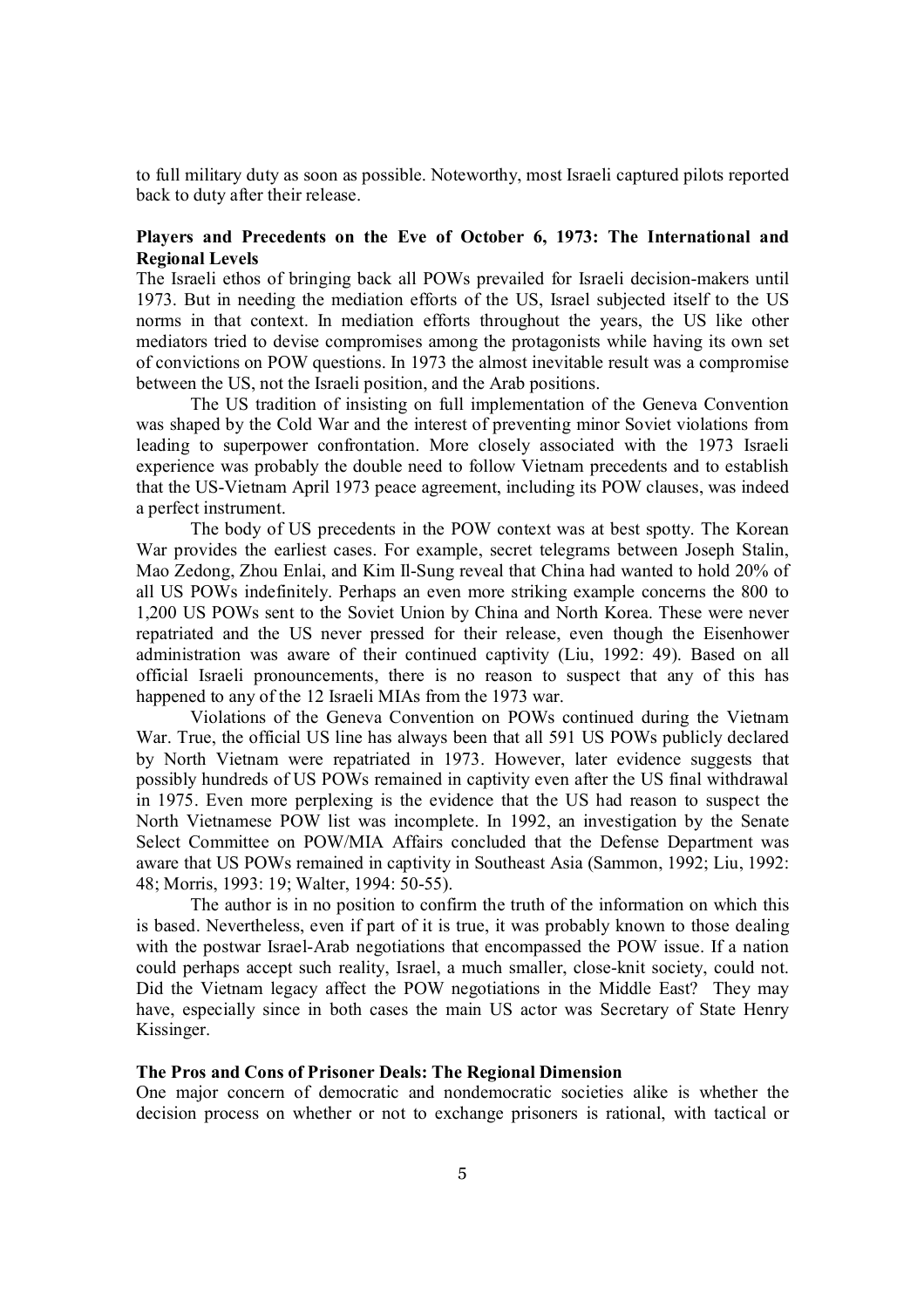strategic goals in mind. A decision that is merely desirable may not be welcome to one or more parties involved. In any case, POWs are not neutral, passive observers on the sidelines. Decisions on retrieving POWs can either positively or negatively affect both sides of a conflict, and states must take contextual factors into account.

The precedents set during the Korean and especially Vietnam wars have greatly complicated the issue, making it difficult for states to determine their own policies based on their own national interest. Anti-Israeli terrorism between the 1967 and 1973 wars blurred the lines between war and peace and combatant and noncombatant. Israeli decision-makers were unsure how to apply even the most basic laws on POW exchanges to prisoners taken in fighting terrorism. That confusion enabled the Arab side to secure the release of non-soldiers in their deals with Israel.

The Arab players had their own concerns. They feared that freed Israeli prisoners would not comply with Article 117 of the Geneva Convention, which forbids repatriated prisoners from returning to active military service.

On the other hand, Israel had to take into account threats to repatriated Arab prisoners. Such detainees, whether full-fledged POWs or convicted terrorists, come from states with poor human rights records where they will likely face imprisonment, torture, or death. These considerations could also decrease Israel's enemies' desire to take back their POWs lest their torture be made public and harm their image.

The attitude toward POWs upon their capture and especially after their release marks another asymmetry between Israel and its Arab enemies. Whereas Israel is concerned with its POWs from the moment of capture, the Arab side acts in line with foreign policy realism. That means the value of prisoners must be evaluated in light of strategic and tactical considerations. In a rational decision-making process, only when the greatest advantages and fewest possible disadvantages are attainable is a trade reasonable. Hence, the most valuable prisoners are not just those of highest rank, but those who are available at an opportune time. Moreover, the value assigned to certain individuals will vary between different organizations involved. For Israel, "[t]he principle of returning POWS, MIAs, kidnapped and fallen IDF personnel has been sacrosanct since the IDF's inception in 1948" (Israel Ministry of Foreign Affairs, 2004).

Rationally speaking, there is no reason for a larger power to engage in prisoner exchange negotiations unless there is an at least equal proportion of exchange. The strikingly disproportionate values assigned by Israel and perhaps other Judeo-Christian nations to their soldiers, allows enemies who do not share those values to make long-term gains. Ultimately, for the larger power, Israel in the 1973 case, prisoner exchanges harm deterrence, encourage future kidnappings, endanger the lives of those who may be taken hostage by a terrorist group, and encourage additional support, recruitment, and donations to enemy armies and organizations. Under a rational and correctly proportional decisionmaking process, the strategic value of taking prisoners would be nearly negligible.

The political value associated with prisoners also affects their exchange value. During the modern age of media attention, Israeli soldiers appear to have a higher political value in general. The constraints placed on the nation-state regarding prisoner treatment, such as the Geneva Convention, cannot be applied to countries that are signatory to the Convention but ignore it when it suits their needs. Popular concern about captured soldiers is yet another factor leading to irrational policies. The influence and interaction of civil society organizations and the media further augments the political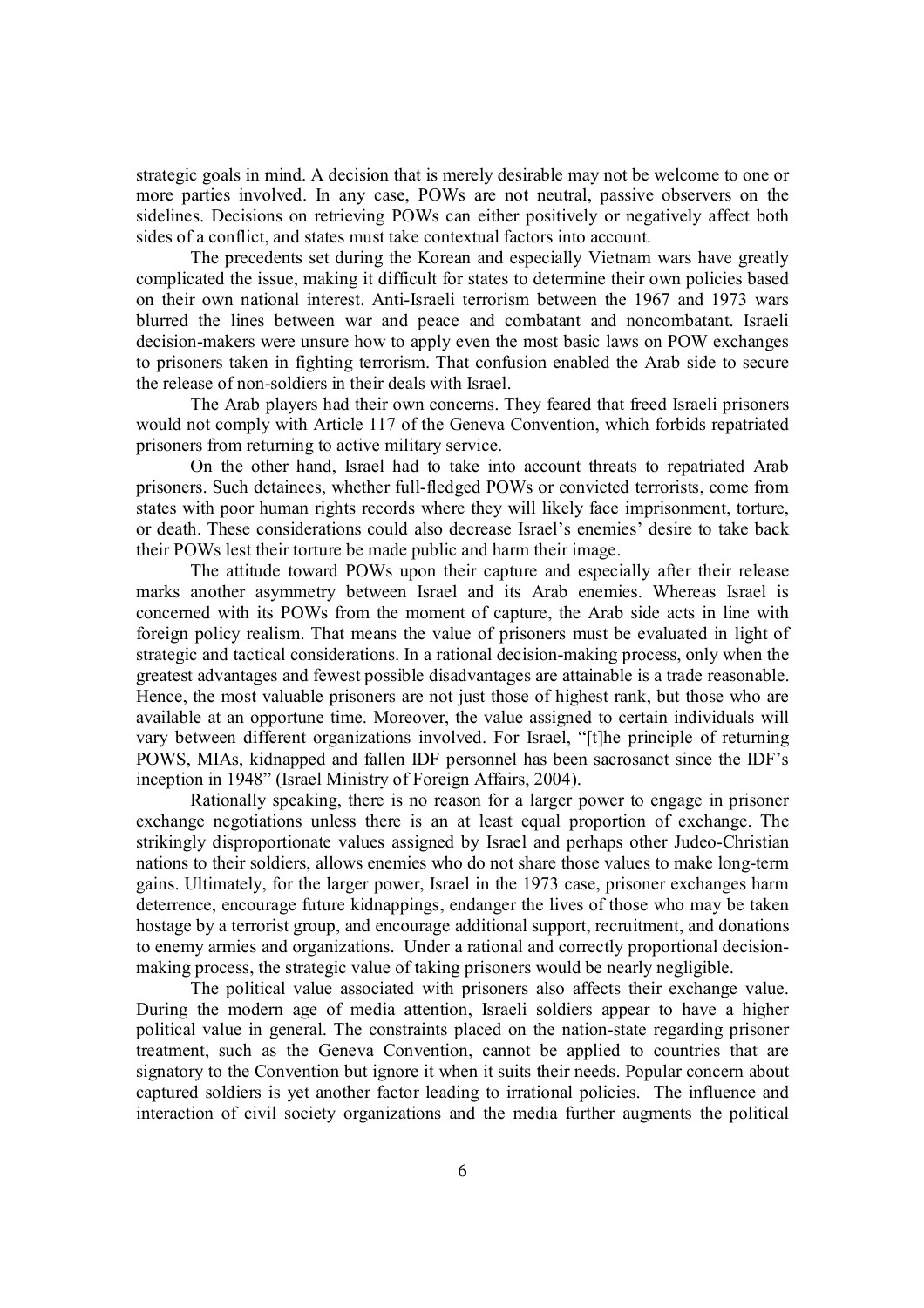value placed on captured combatants or the remains of such combatants. An exchange can help political leaders regain popularity, especially with an election imminent as was partly the case in 1973 (even though Prime Minister Meir empathically denied it, as can be seen in her testimony before the Agranat Commission of Inquiry, on February 2, 1974).

Why would any nation continue to secretly hold POWs after hostilities have ended, and why would any nation ignore the fact that some of its POWs have not been repatriated? The reasons are intelligence-related and politics-related. In the intelligencerelated category, states decide to hold POWs illegally because so as to gain intelligence benefit from them. This includes not only information gained from interrogations, but, as is suspected in the case of the Korean War POWs sent to the Soviet Union, a state can use information about POWs' lives as cover stories for its intelligence agents (Liu, 1992: 50). Similarly, a state may choose to ignore the fact that an adversary holds members of its military if acknowledging those POWs would jeopardize intelligence operations.

In the politics-related category, states may illegally hold POWs to gain some political, diplomatic, and/or strategic advantage vis-à-vis their opponent. Variations include withholding the names of POWs and, after a long delay, asking for a political quid pro quo, and later delaying or altogether avoiding medical assistance to POWs. The aim is to extract diplomatic gains in postwar negotiations or, in the case of not releasing POWs at all, to deny the enemy high- ranking, well-trained officers or just inflict morale damage.

Thus the Egyptians briefly delayed releasing the names of the Israeli 1973 POWs, and the Syrians took much longer to do so. That tactic has subsequently developed to the point that Israel is sometimes forced into a deal totally while ignorant about the returned POWs' condition – dead or alive. This Syrian and Egyptian behavior in 1973 continued historical precedents of other countries that had learned the behavior from the Soviet Union.

Likewise, states may decide against demanding that POWs be returned if they feel the political, diplomatic, and/or strategic cost is too high. In the case of the Korean War POWs, the US felt the political costs of a confrontation with China and the Soviet Union outweighed the chance that the Soviet Union would return the POWs (Liu, 1992: 50).

Strategically the advantage remains with the power prepared to violate international instruments. Their policy of prisoner capture is not changed by their rational approach, only their prisoner exchange policy.

In sum, to maximize advantage a nation-state must ignore the extra political pressure and the affinity felt for its combatants and strive for a rational approach that precludes emotional evaluation of a prisoner's value. The sub-state actor should take advantage of the disproportionate exchange rate whenever possible.

# **The Interstate Conflict and the Diplomatic and Military Legacy until 1973: The Regional Factors**

The 1973 war involved two asymmetrical players. Egypt, Syria, and other Arab actors sought to cause maximum damage to the Jewish state at any price, including disregard for international documents. That side was helped by the Soviet Union, which sought to bolster its regional position after its partial estrangement from Egypt and the expulsion of its military experts in the summer of 1972. Soviet support for the Arab side was complete and unconditional. On the other hand, Secretary Kissinger hoped to bring the Arab actors into the US sphere of influence and score a major diplomatic victory after the Vietnam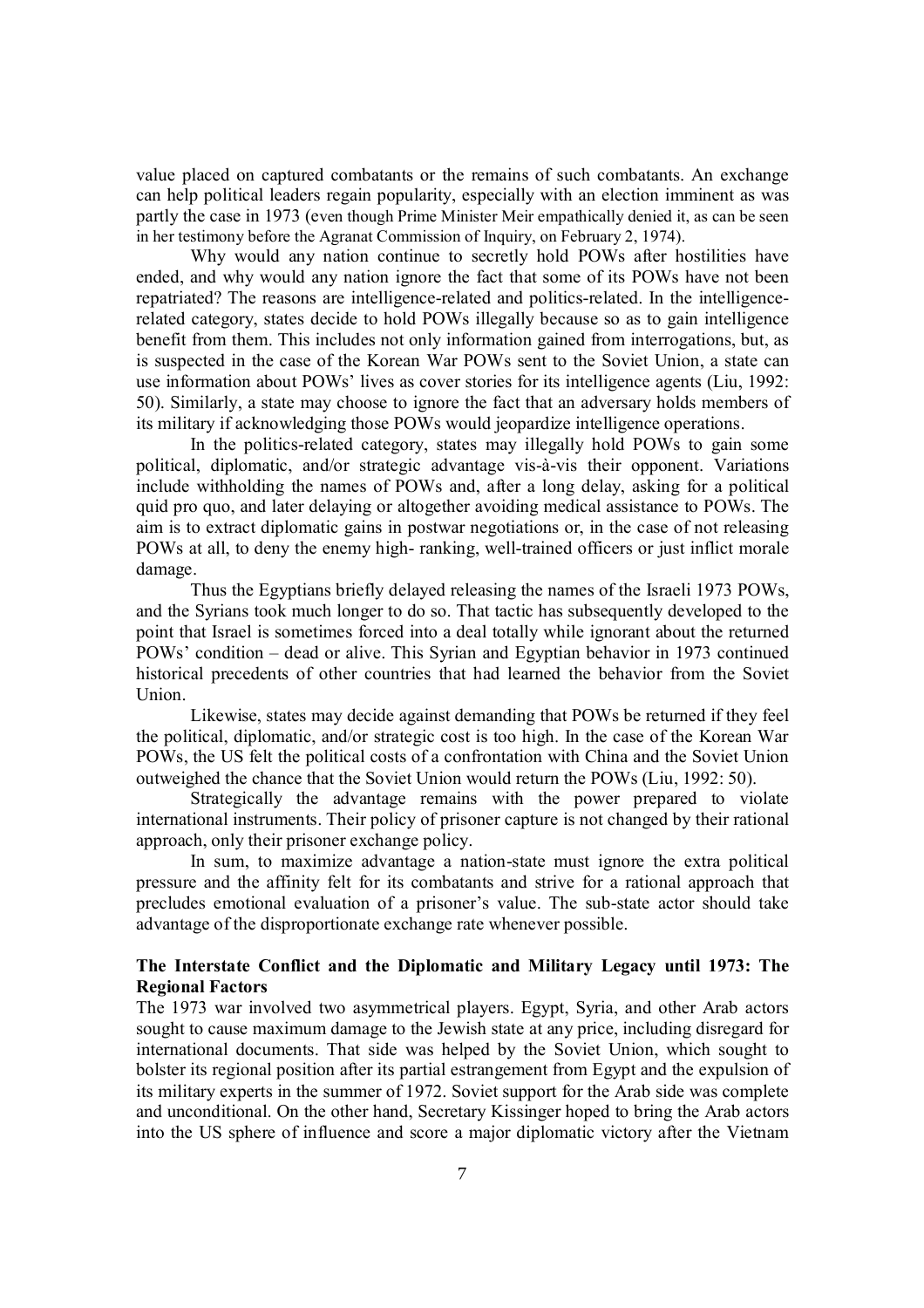fiasco. Moreover, the US administration, then at the crescendo of the Watergate scandal, saw the war as an opportunity to divert world attention to an international success. Kissinger was then perhaps the only one in the administration dealing with global strategy and acted accordingly.

## **How Israel's Problematic Legacy of the War of Attrition Contributed to Its Weak Position on October 6, 1973**

Israel was not only on the losing side, militarily and diplomatically, from day one of the 1973 conflict. It also had to grapple with its problematic legacy of POW policy from the War of Attrition.

Israel suffered a relatively large number of casualties and prisoners in that conflict, leaving it too weak and exhausted to retaliate for Egypt's violation of the August 8, 1970 ceasefire. Israel wanted to bring the boys back at any price. The media and some opinion shapers added to the emerging picture of an unnecessary war. Thus in the three to four years after the 1967 war of survival, Israel's resilience eroded. On the Arab side, it became clear that POWs were Israeli Achilles' heel and could be used as pawns.

Those years also saw terrorist attacks fully supported by the Arab countries. The distinctly different, regular and irregular military activities were united on one point: securing a Geneva-based POW status for the terrorists. Israel, for its part, demonstrated full adherence to the Geneva Convention whereas Arab violations continued unpunished by the international community.

At the end of June 1967, Israel entered a period of euphoria. All went according to plan, including POW exchange. Israel even managed to retrieve its agents captured in Egypt in the early 1950s. All who were captured in the armed conflict were returned, without distinction between officers and soldiers, people in sensitive positions and regular troops. The Arab armies' defeat led to a relatively short negotiation process involving 15 Israeli POWs and 6700 Egyptian, Syrian, Jordanian, and other Arab uniformed personnel and citizens. The last POWs were returned in January 1968 (IDF official website: POWs exchange, 1948-1998).

Prime Minister Levi Eshkol died in February 1969 and was replaced in March, and in October Golda Meir was elected to form a new coalition government. Meanwhile, in March that year Egypt and later Jordan launched the War of Attrition. It came to an end with a US ill-brokered deal that Egypt violated one day after it came into effect on August 9, 1970. In the late 1960s terror attacks on Israel also intensified.

The number of Israeli POWs in the 1973 war was unprecedented since the 1948- 1949 War of Independence. In the 1973 war Israel lost 242 POWs to Egypt, 68 to Syria, and 4 to Lebanon. About 90 POWs were killed during captivity by the Egyptians and Syrians (IDF official website: POWs exchange, 1948-1998).

From the attrition period to the 1973 war, all POW-related decisions were made by PM Meir, with the participation of Defense Minister Moshe Dayan and an important minister without portfolio, Yisrael Galili. Meir's twofold position was that all information available to the capturing party would be shared with its enemy, and that the previous guidelines for POW exchange would remain in force. The former was not usually followed by the Arab side, whether Egyptian or Syrian (Cf. ISA/HZ3902/4/317, from: Jerusalem, to: Israeli intelligence, November 3, 1969; from: Jerusalem, to: Geneva, November 3, 1969). The latter was eventually abandoned by Meir. According to those guidelines, each side would return all POWs that it held, and no party would distinguish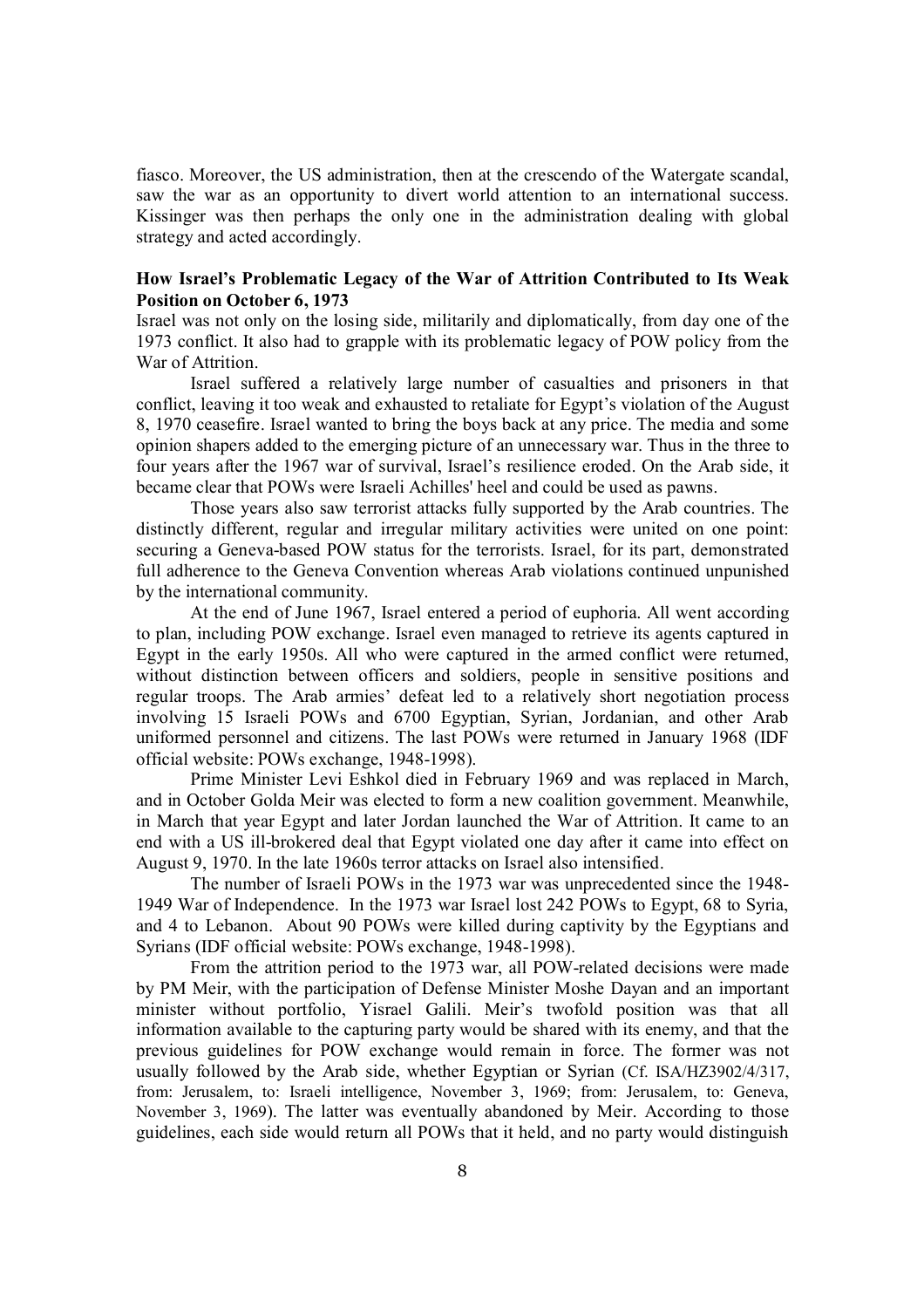between POWs according to military profession, significance to any of the players, or any other consideration (Cf. for example: ISA/HZ3902/4/317, from: Jerusalem, to: Geneva, October 31, 1969).

The clear-cut Israeli position of POWs for POWs was complicated by a Red Cross suggestion that Syria be involved in a deal as well (ISA/HZ3902/4/317, from: Geneva, to: Jerusalem, November 5, 1969). This came in response to Arab leadership considerations of Egyptian president Gamal Abdel Nasser (Cf. the language in US ambassador telegram 4196 to State on November 6, 1969: "…new Egyptian proposal approved at quote highest level…." USNA/YR POL27-7 ARAB-ISR). Egypt's public diplomacy during the summer and autumn of 1969 revealed a wide range of considerations. In the context of the War of Attrition, Israel had captured Syrian POWs; in August 1969, the Popular Front for the Liberation of Palestine had hijacked a TWA plane and two of its passengers, Israeli citizens, were still in a Syrian prison. Thus Egypt suggested a "package deal" where all parties would exchange all of their "prisoners." The benefits for Egypt were clear: it would again prove that it spoke for all Arab players and that Nasser was indeed the "leader of the Arab world."

For Israel, such a deal posed a negative precedent of blurring the lines between legitimate POWs and hostages taken by sub-national actors. The Israeli position, however, was not set in stone. Israel was willing to countenance any Arab move as long as all or some of the persons in question were returned to Israel (ISA/HZ3902/4/317, from: Jerusalem, November 24, 1969; Director-General's recommendations to the Minister [November 25, 1969]; from: Jerusalem to: Geneva, November 28, 1969). The only exception was that releasing Israeli pilots was made a precondition for any deal. The upshot was that Israel could be satisfied with the return of the military personnel without the TWA hostages or any other unspecified contingent of the claimed Israelis either from Egypt or from Syria. Thus Israel accepted de facto the implicit Arab position that any Israeli concession was only a prelude to further concessions. Another concession in the context of the late-1969 deal concerned Israel's agreement to negotiate with two Arab countries acting as one. That directly contradicted Israel's paradigm of attempting to separate its enemies and bargaining with each separately on whatever subject.

With the exchange on December 6, it emerged that all of Israel's complaints about the physical treatment of its pilots in Egypt, involving repeated violations of the Geneva Convention, were confirmed (ISA/HZ3902/4/317, from: General Eyal, chief manpower officer, IDF, to: the Director-General of the Foreign Ministry, December 14, 1969). However, for lack of clear evidence and not wanting to cause the POWS further harm, Israel had avoided any countermeasures as long Egypt held the pilots.

This deal was perhaps the initial precedent for the aftermath of the 1973 war and years later for other deals. All in all, in December 1969 Israel returned 71 Egyptian and Syrian military personnel and got back two pilots from Egypt and the two civilian hostages from Syria.

With the ongoing War of Attrition on the Egyptian and Syrian fronts and repeated Palestinian terrorist attacks, the POW issue remained very much on the agenda (ISA/HZ33/7). In January 1970 a night watchman was kidnapped from his post in northern Israel; later that year several pilots had to abandon their planes over hostile territory and were taken prisoner by the Egyptian army, while others continued to be held by Syria. With the conclusion of the War of Attrition, Egypt held 12 Israelis including 7 pilots, and Syria held 3 pilots. Israel held 71 Egyptian POWs and 40 Syrians POWs.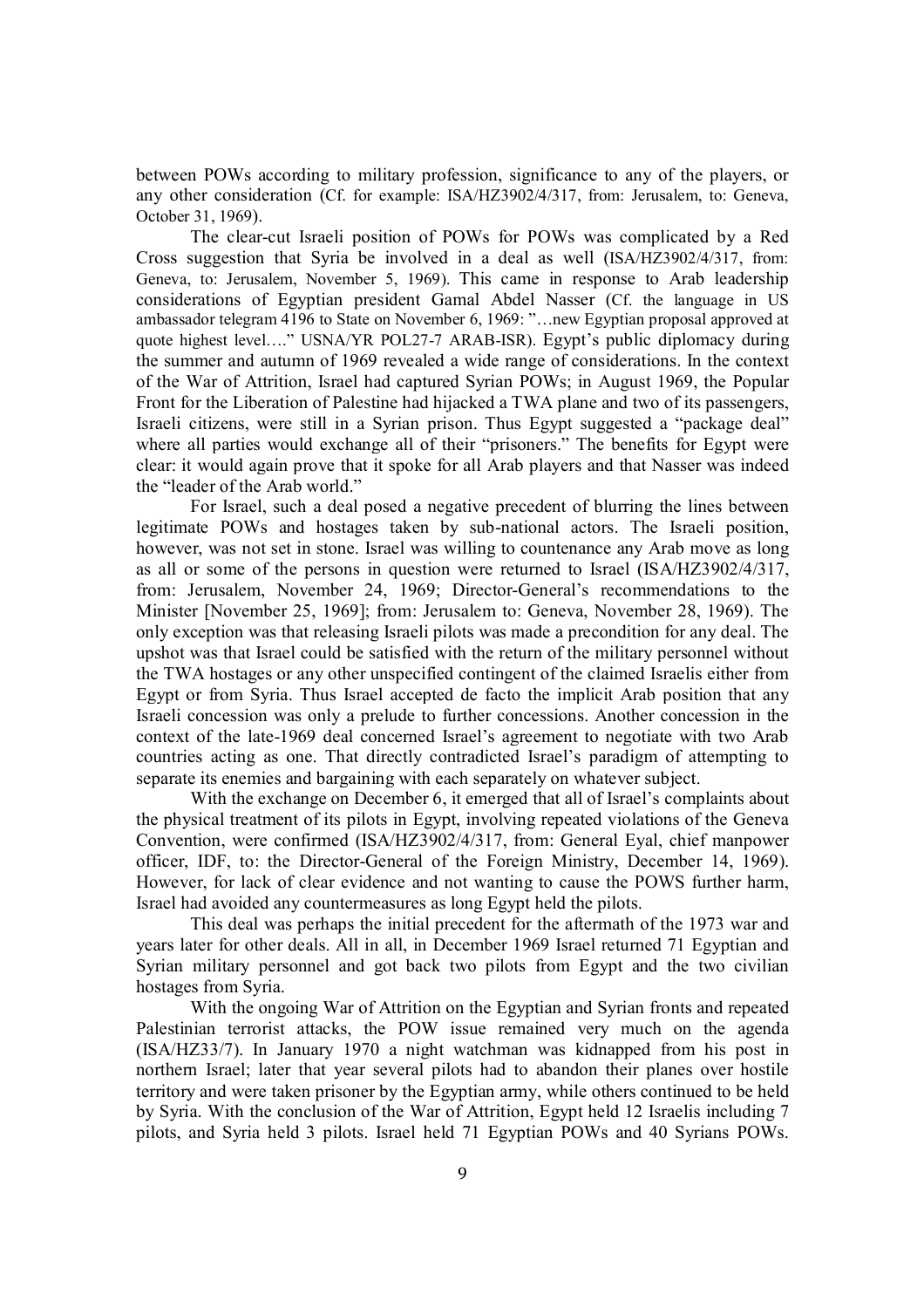However, all efforts to work out a release of all POWs with no prior conditions failed. The International Red Cross Committee, trusted by all, could only secure regular visits of the Arab POWs held by Israel with no parallel luck on the Arab side.

In the early 1970s, terrorist organizations launched repeated attacks within and outside Israel for various political purposes, including the capture of hostages for use in future negotiations. Two major incidents took place in May 1972, both at Israel's national airport near Tel Aviv: a Sabena (Belgian) plane hijacking and forced landing in Israel, and a massacre at that location. The Sabena hijackers were unsuccessful in taking hostages. The Red Cross, much to Israel's chagrin, called them "commandos" and criticized the Israeli rescue mission, claiming it had been executed despite Israel's request that the ICRC conduct negotiations with the hijackers (Eban, 1972). The Israeli cabinet's legal adviser suggested the episode had further contributed to blurring the lines between legitimate POWs and terrorists (Shamgar, 1972).

The feeling of frustration with the ICRC, which Israel saw as using delaying tactics regarding Israel's POWs to retaliate for the Sabena affair, combined with Damascus's refusal even to allow doctors' visits, caused Israel to act (ISA/5241/1-HZ, from: Geneva to: Jerusalem, May 16, 1972; ISA/7240/2-A, the interoffice committee regarding the Israeli POWs, file 1, 11.1971-9.1972, minutes of discussion 4; June 8, 1972, from: the military secretary to the minister of defense to: the government legal adviser, June 8, 1972).

Israel viewed the Syrian prison conditions as harsher than Egypt's. Syria had held three pilots since 1970 with no medical visits from the outside world and almost no prison-yard walks. In June 1972, an Israeli commando raid in Lebanon seized five senior Syrian officers and brought them to Israel. Israel now held 44 Syrian POWs including the officers while Syria held the three pilots.

Israel's decision-makers wanted the successful operation to be a springboard for a package deal involving Egypt, sparking intensive diplomatic activity. The partial documents available suggest that Syria quickly agreed to a prisoner swap. Israel, surprised by this response, went one step too far by openly, though cautiously, proposing the general Israel-Syrian-Egyptian deal, which did not materialize.

Even though the actual exchange took place only on June 3, 1973, it stands to reason that it was the direct result of the negotiations following the Israeli kidnapping of the officers. This episode established several precedents that might have been useful in the future had it not been for the fact that the post-1973 decisions were made by a failing leadership suffering from the October 1973 trauma.

Perhaps the most revealing lesson was that the Syrians did not care about any POW who was not a close associate of the regime. The five senior officers were not just high up in the military hierarchy but had probably reached their position because of some special allegiance to the regime. There are no indications in the contemporary documentation that the Syrian authorities cared about the non-senior officers and whether they stayed in an Israeli POW camp for longer or shorter periods. Yet that lesson was not applied to the 1973 context.

Two more lessons pertain to the international arena and the functioning of international organizations. All indications available today are that the ICRC tried to be fair to all. Even its avoidance of assertively pursuing the denied rights of the Israeli POWs in Egypt and Syria can be understood in light of its concern lest the Arab actors would not accept it as an "honest broker."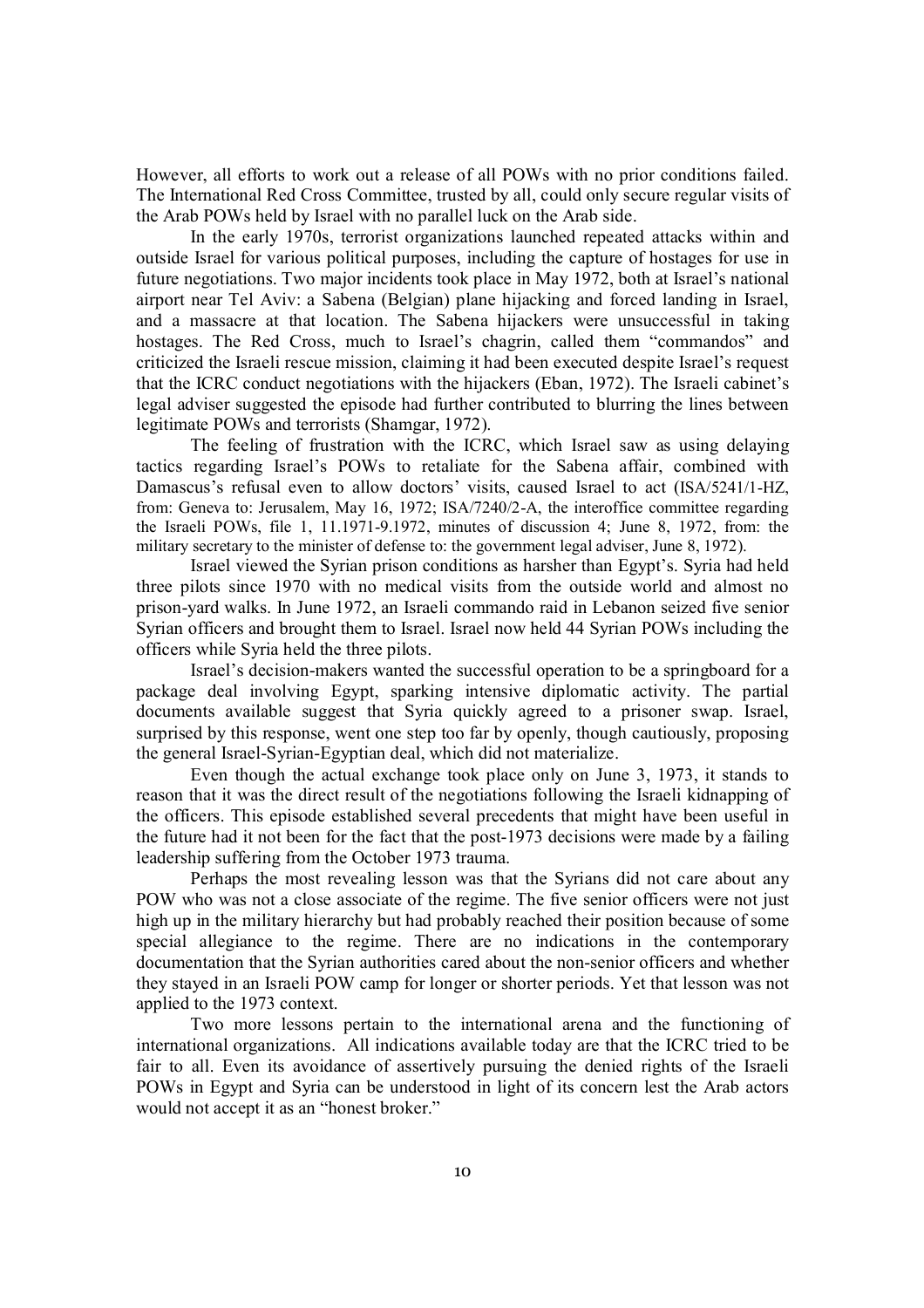That does not mean Israel had to satisfy the organization at all costs. Indeed, Israel created a clear asymmetry between the conditions of the Arab POWs it held and those of the Israeli POWs. Israel allowed visits by the ICRC a short time after taking prisoners, provided regular medical care, and enabled postcard communications between POWs and their families. That policy was in line with the Geneva Convention but made it impossible for Israel to insist on reciprocity with the Arab players.

Unlike the ICRC, the UN played a negative role that harmed not only Israeli but also Syrian interests. Security Council Resolutions 316 of June 26, 1972 and 317 of July 21, 1972 gave Egypt the alibi it sought not to join the emerging deal and deterred Syria from concluding a speedy deal lest the Soviets and Egyptians blame it for preferring its own interests to "world peace" (according to ISA/7240/2-A. That was the impression of the ICRC representative to Cairo, from: Director-General, Israel Ministry of Foreign Affairs to the Minister, July 5, 1972). The vote at the council (thirteen for condemning Israel, the US and Panama abstaining) was not only a setback for the exchange efforts but also an indication of the international community's distinction between POWs taken in battle and officers on operational missions kidnapped from the sovereign territory of a warring nation. Israel and the ICRC did not see that distinction; four Israeli POWS then in Egypt had been abducted from the Israeli side of the Suez Canal. Apparently the international community saw the difference as long as Israel was on the kidnapping side (UKNA/FO17/1756, from: Tel Aviv, to: London, July 3, 1972).

One last lesson in the context of Resolutions 316 and 317 concerns the negative role of the UN and its subsidiaries, including the Security Council. The resolutions were so one-sided toward Israel that they also harmed the interests of the Soviet Union's closest regional ally, Syria. Because of Resolution 316, the indirect contacts with Israel were slowed to the point of insignificance. That not only harmed the officers' families, part of the regime's supporting infrastructure, but also gave Israel the time to extract the rich intelligence available to these senior figures. Actually, the most significant player to realize the mistake were the Soviets themselves, and after the 1973 war they ignored the Security Council as a forum for POW issues and partly accepted Kissinger's suggestions through bilateral negotiations.

#### **The Immediate Aftermath of the October 6 Attack**

For reasons much discussed in the literature on the 1973 war, Israel's euphoric atmosphere in the wake of 1967 war continued up to the minute that hostilities broke out on October 6, 1973. That attitude of the decision-makers was also reflected in the POW issue. Israel did have some POWs in Egypt since the War of Attrition; the three in Syria had been released as a result of the officers' kidnapping, and the issue became more and more humanitarian per se. By October all the Egyptians already had all intelligence they could extract from the POWs, and no Israeli quid pro quo could convince them to exchange the prisoners. Israel continued to make efforts but in vain.

With the outbreak of hostilities on October 6 heavy military censorship was imposed on all news regarding the regarding the Israeli POWs probably fearing more backlash with the publication of the unprecedented number of Israeli POWs since 1948/9. All newspapers only repeated the official versions (Meir, 1974: 65). Thus Meir and her government continued a traditional Israeli line of ignoring the participation of civil society organizations and the public in general in the discourse on the POW issue. In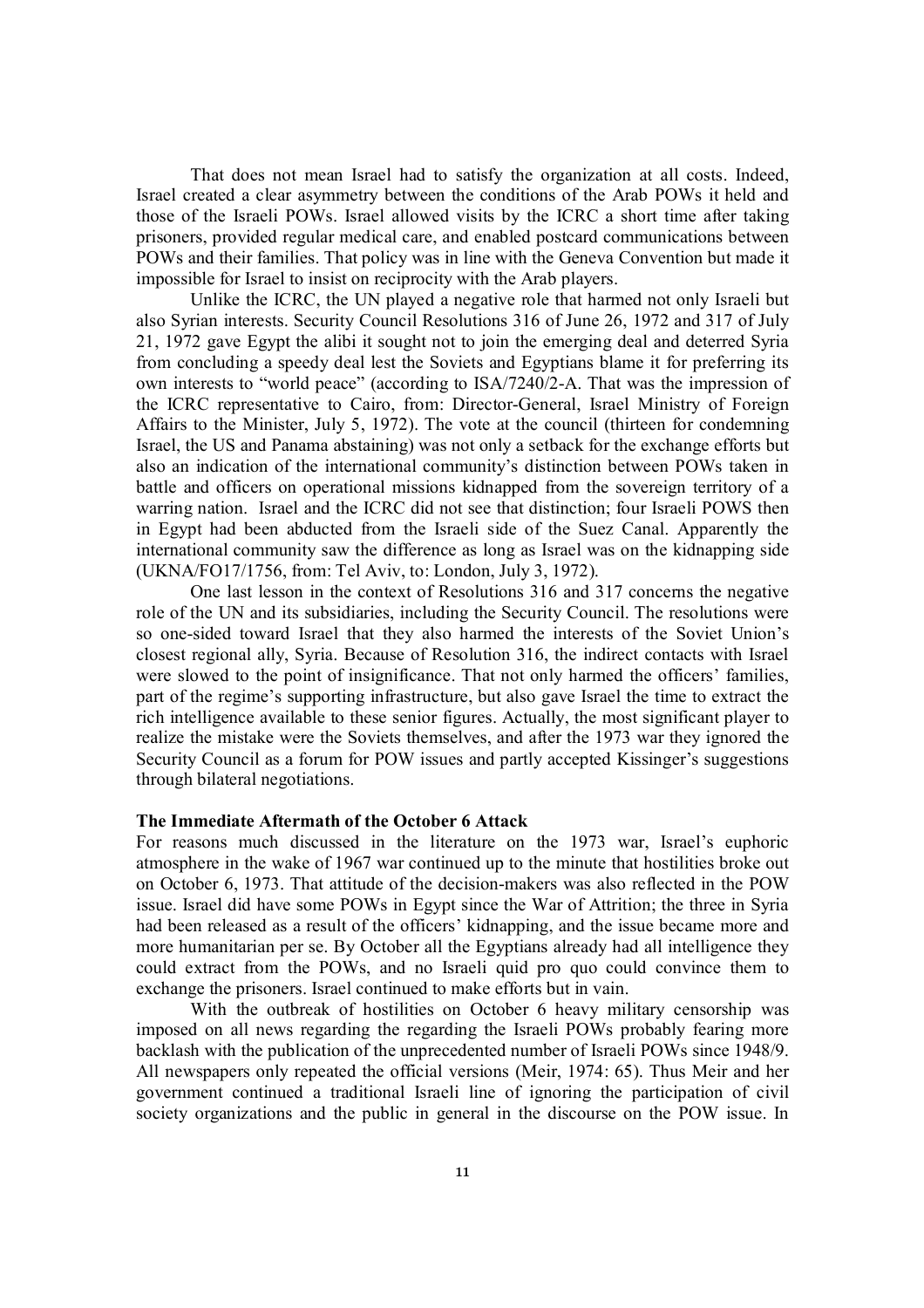retrospect, the Meir government's elaborate policy of withholding information from the public eventually backfired, which may have been one of its reasons for abandoning the POWs-for-POWs principle and instead exchanging POWs for POWs and land.

That mistaken policy coupled with the strong rumors of a major Israeli defeat, heavy casualties, and a lack of supplies gave credence to Arab claims that they held a large number of POWs. Indeed, Israel had not seen such a large number of pilots, officers, and field personnel taken prisoner at any point in its history, and the country entered a stage of shock. Several elite intelligence units had been captured by the Syrians, leading to permanent, severe damage to Israel's intelligence capabilities. Leading pilots, some with knowledge beyond their formal responsibilities, were also captured.

#### **22 Days in October: The Shock, and the Formation and Implementation of Policy**

The October 6 attack marked a culmination of several processes: the accumulated dissatisfaction with the handling of the attrition period; the public feeling in retrospect that, in overlooking Egypt's violation of the ceasefire agreement that had ended the War of Attrition, Israel had made a crucial mistake; and finally, the lack of preparations for the imminent war. All that rendered the Israeli cabinet inept and incapable of making the right strategic decisions. Consequently, the cabinet shaped its POW policy in line with Kissinger's interests, giving in to Arab demands that had never been raised before but would become standard in future POW deals.

Right from the first public indication that any of the warring parties held POWs, the war of concepts started on an asymmetrical footing. Israel believed that by strict adherence to the Geneva Convention it would gain world sympathy, leading to an early exchange. Four days into the fighting, the semiofficial Israeli daily *Davar* published a short piece on the hospitalization of apparently Egyptian and Syrian officers in an Israeli (civilian) hospital, giving the signal for continued reports along these lines until the Israeli POWs were returned (*Davar*, October 10, 26, 1973). However, that move, along with others to follow, including a daily report to the ICRC on the numbers, names, and conditions of the Arab POWs, was mistaken (Eban, 1973). Israel boasted of being a Western country that gave the best possible treatment to POWS. That concept is totally alien to the Arab decision-makers. For them, until the very moment of exchange, all POWs are pawns on a foreign policy chessboard. Even releasing their names and allowing medical care is a political accessory for extracting more concessions from the other side.

Indeed, the Arab players missed no opportunity to parade Israel's POWs during the initial stages of the fighting while managing to keep Israel in the dark. No information was provided on the numbers and identities of the captured troops (DC/US/Jerusalem cable 1169 to: State, Washington, October 19, 1973). Israel learned of its POWs' identities only close to the actual exchange, and the negotiations were prolonged by bargaining over the price of the names and medical visits. Throughout the dealings Israel committed yet another mistake by blocking detailed information available through public channels to its own citizens, ostensibly to prevent any possible blow to morale yet giving rise to rumors of all kinds (*Davar*, October 8, 1973; *Maariv*, October 24, 1973).

At that point Israel had a strong interest in an early exchange: it would minimize the damage to Israel's image and its already shattered deterrence if any was left. Moreover, the sooner the captured troops returned, the less intelligence damage would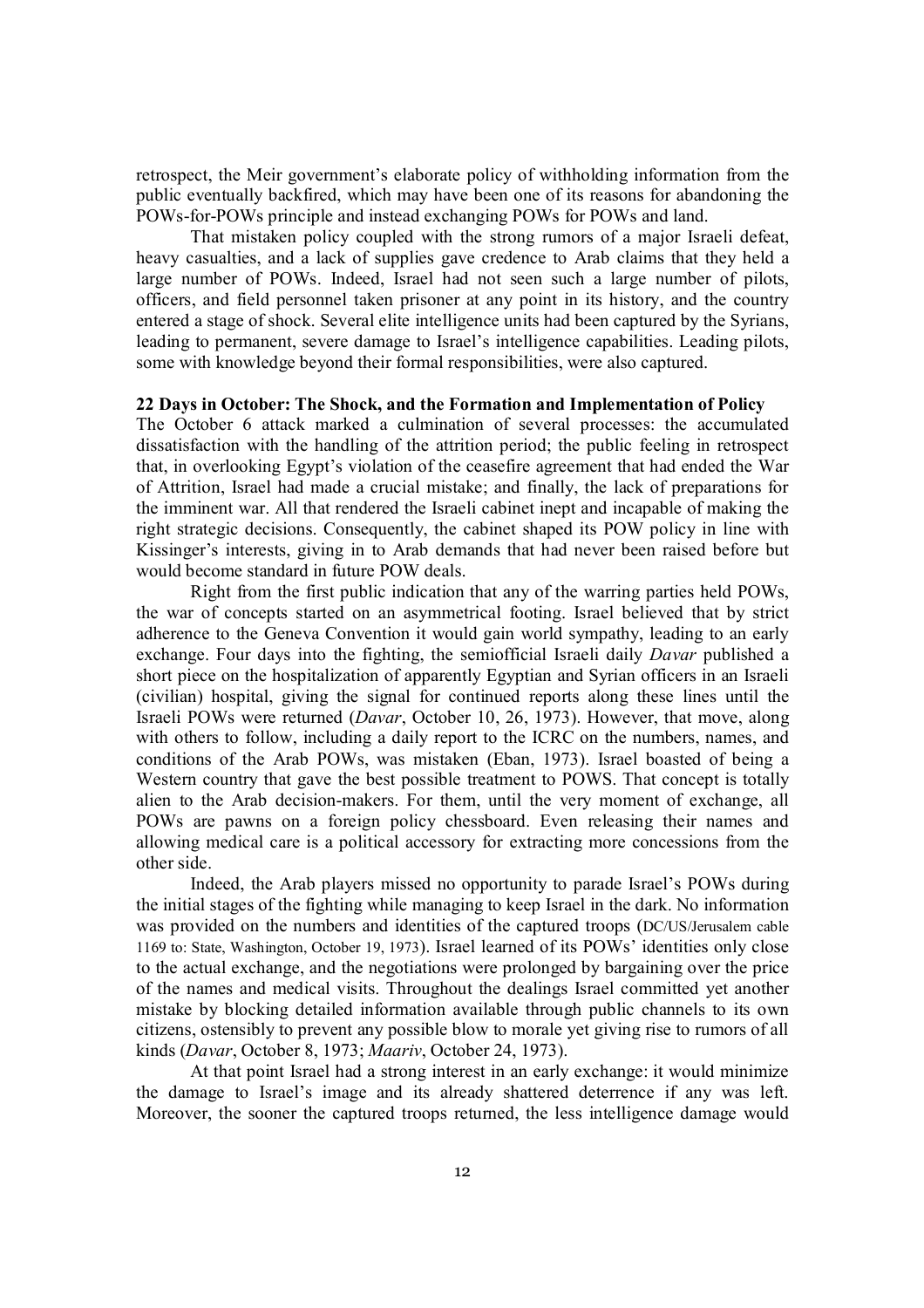occur. Yet there is no record of any cabinet discussion on guidelines for the POW policy in the coming days and weeks. Amid the decision-makers' disarray, the POW issue was no exception.

The first indication of any component of policy appears in an October 12 telephone conversation between Meir and the ambassador to Washington, Simcha Dinitz. The ambassador asks for instructions regarding a possible ceasefire and, within that context, whether Israel insists on a general POW exchange, including the attrition POWs. The PM's response includes these words: "the most important [element] for us is to get our boys out of captivity" (Meir and Rabin, 1973). Later in the conversation she details several scenarios for a ceasefire and basically agrees to any route to one, so long as there is a general POW exchange. This major policy decision that only the POW issue is important had never been approved by any Israeli administration, and opens the door to any conditions the enemy imposes. That quid pro quo of POWs for any political concession continues to affect Israel's POW issues to this day. Moreover, despite the lessons of the capture of the senior Syrian officers, Israel was now too overextended militarily even to consider such an operation. Given that Syria did not care about its POWs unless they were very high in the hierarchy, it had no incentive to continue with any exchange process.

It took Israel four more days to admit that it had lost Mt. Hermon, or "the eyes of the country" as it was known since its location enabled Israel to detect movements deep inside Syria. The way it was reported again showed Israel's failure to comprehend the minds of enemy leaders: while admitting that the fate of the Hermon soldiers was unknown to Israel, the report once again mentioned its abiding by the Geneva Convention (*Davar*, October 16, 17, 1973).

It took Meir about a week to forswear a perhaps emotional approach to the POW issue and take a different tack. In a draft letter intended to eventually reach Kissinger, she suggested a comprehensive Israeli position. It included an immediate exchange of POWs, agreement on the procedure of peace negotiations, and return to prewar lines. Clearly, no party including the US could consent to this methodology, but at least Israel moved from making the POW issue equal to all others to making it a precondition for any long-term arrangements (ISA/7049/25-A/October 19, 1973, 19:45).

Whereas Meir perceived the issue as a merely humanitarian one that needed to be included in any settlement as a precondition, the Soviets and the US did not share her view. However, somewhat responding to Israeli's concerns part of the outcome of Kissinger's talks in Moscow (October 21, 1973) was that: "Brezhnev's pledge that he will produce the Arabs on a prisoner exchange" (Kissinger, 1973). That led President Nixon to promise Meir: "the Soviets have agreed to join us in strongly urging an immediate exchange of prisoners of war" (Nixon, 1973). But that Soviet expression of sympathy contained no definite commitment and was subject to the Syrians', and ostensibly the Soviets', time constraints in learning all that could be learned from the Israeli captives. Additionally, it is clear from the wording that the message, as much as the Soviet statement, did not include any specific commitment to directly and speedily intervene on this humanitarian issue turned into a topic of superpower discussion.

The declarative nature of the Soviet-American agreement on the POWs emerged during the October 22, 1973 meeting between the Soviet foreign minister and Kissinger: "The Secretary offered a second written understanding [Tab B] to confirm the agreement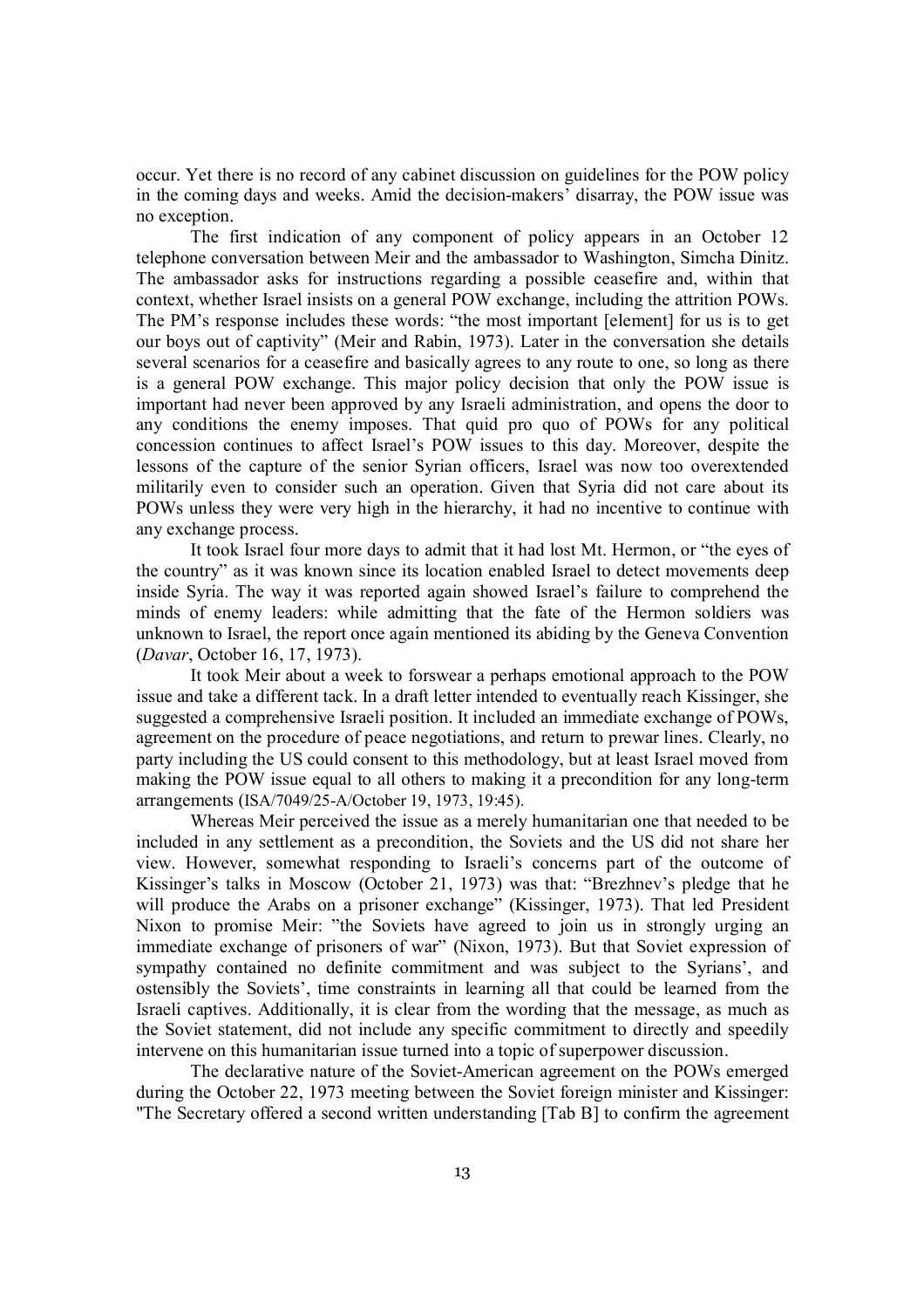to use maximum influence with the parties to ensure an exchange of prisoners of war within 72 hours of the ceasefire." "This will help me in Israel," Kissinger said. After a brief private conversation, it was agreed that a "formal written understanding was not necessary" (according to Memorandum of Conversation, Moscow, October 22, 1973, 8:45–9:45 a.m.; source: National Archives, Nixon Presidential Materials, NSC Files, Kissinger Office Files, Box 76, Country Files, Europe, USSR, Kissinger Trip to Moscow, Tel Aviv & London, October 20-22, 1973. Top Secret; Sensitive; Exclusively Eyes Only. The meeting was held at the guest house of the U.S. delegation in Lenin Hills, Moscow). The only possible reason was that Israel was the sole party genuinely interested in the exchange. A striking example can be found in the deliberations at the Security Council preceding the adoption of Security Council Resolution 340 with the Israeli permanent representative, Yosef Tekoah, being the sole speaker to raise the POW issue (DC/US/Washington cable from the Secretary of State 211133 to: embassies and consulates, October 24, 1973).

The Arab players were either disinterested or opposed it for tactical reasons already explained above. Under these circumstances the Americans saw no point in taking a position that might be interpreted as one-sided. Kissinger repeated his evasive wording in his meeting with the Israeli PM and chief of staff, but to give his position some credibility, since even Meir could see the holes in that formula, he said the matter could not be discussed publicly (ISA/7047/15-A/minutes of the meeting of the Israeli PM and the chief of staff with Kissinger, October 22, 1973).

Actually, Kissinger probably did not then comprehend the magnitude of the leadership crisis in Israel. At that point, forty-eight hours before the full cessation of hostilities, Meir was willing to appease him at any price; given her eroding support among the Israeli public, she needed some backing. Moreover, from their losing position both Meir and Dayan led the Israeli nation to believe that no ceasefire would be acceptable unless the POWs were returned. On the eve of the scheduled parliamentary elections (originally set for October 31 and later moved to December 31), the political issue and the pressing need to show some results probably mattered more to Meir than anything else – an assessment that Kissinger shared. That is probably why she abandoned her request for a prisoner exchange and implored Kissinger to speak publicly of the US-Soviet formula before she addressed the parliament on October 23, 1973. And indeed, the department's spokesman made that statement on October 23, 1973 (DC/US/Department of Sate cable 208876 to: Cairo, Tel Aviv, October 23, 1973).

Now, based on a rather vague formula Israel not only agreed to a ceasefire but also committed to release the Arab POWs without any parallel commitment from the Arab actors. Moreover, Arab bargaining did not center on an exchange deal but rather on amending their violation of the Geneva Convention and conveying to Israel the names of its POWs. Clearly, Meir and Kissinger were playing on two distinct fields: he was seeking an agreement with the USSR that would maintain world peace, she moved from attempting to satisfy her potential voters to easing the pain of the POW families (Meir and Kissinger, 1973). However, despite the difficulties in the dialogue it marked a major change in Israel's *modus operandi* regarding its prisoners. It came in the form of a statement by Meir: "There is one other matter I want to ask you about. There are 4,000 Jews left in Damascus, who are living in terrible conditions. We would like the Red Cross to come in and take them out" (according to FRUS/1969-1976, XXV, National Archives, Nixon Presidential Materials, NSC Files, Kissinger Office Files, Box 76,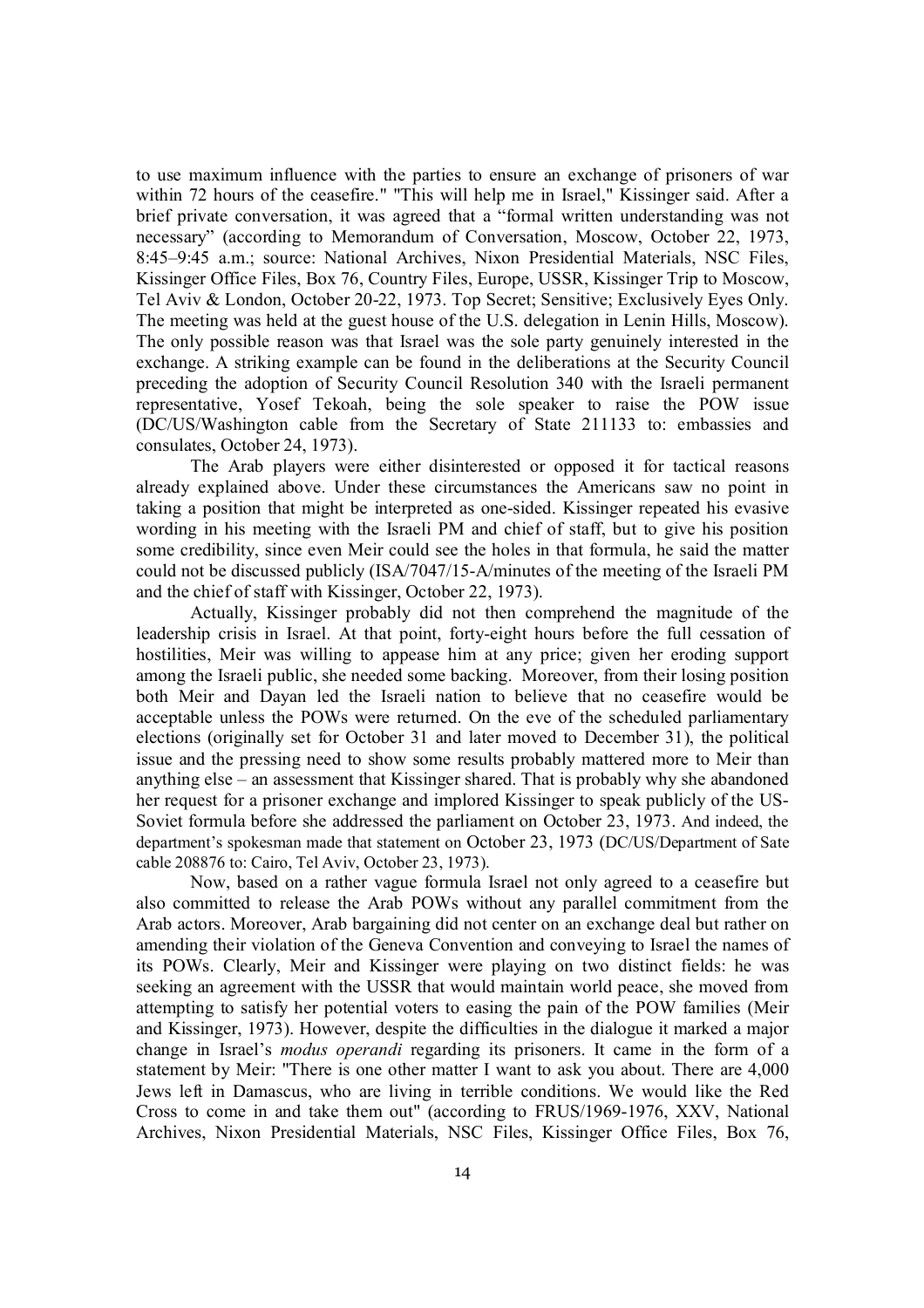Country Files, Europe, USSR, Kissinger Trip to Moscow, Tel Aviv & London, October 20-22, 1973. Top Secret; Sensitive; Exclusively Eyes Only).

At first sight, yet another humanitarian issue for the Prime Minister, but indeed a major shift in the Israeli attitude toward its prisoners: Israeli POWs were from then on only one element of its position. Indeed, the change was not lost on the Syrians and the eventual exchange deal included the town of Kuneitra. Kissinger, realizing the implications of the new Israeli position, simply stated: "There are two things I will raise with the Russians: the prisoners of war and that."

Apparently, this episode marked the first time an Israeli POW issue was internationalized. Instead of a three-way deal between the two protagonists and the ICRC or other international organization as mediator, it became another discussion point between the two superpowers, opening the door to US concessions to the Soviets on account of that humanitarian issue. Moreover, any mediation effort grants the Arab position more credibility and post factum also affords them rehabilitation for their violations of the Geneva Convention and their efforts to conceal information and turn a humanitarian question into another debating point on the negotiating table. That Israel was the sole country that was interested in its own POWs was further emphasized by the debate preceding the adoption of UN Security Council Resolution 338: no representative but the Israeli one spoke about POW exchange (DC/US/Tel Aviv cable 8467 to: State, Washington, October 22, 1973).

Nevertheless, that position did not inject any new thinking about the return of the POWs. The war continued past Resolution 338 of October 22 and despite Resolution 339 of October 23. When hostilities ended on the  $24<sup>th</sup>$ , Israel laid a siege to the Egyptian Third Army that was deployed within the Sinai Peninsula with no way of linking up with the rest of the Egyptian forces. Under other conditions, i.e. with two adversaries respecting the Geneva Convention, that would have been the turning point. However, with a player like Egypt that did not care about its besieged troops, it meant nothing. Not realizing the complexities of the situation, the Israeli cabinet approved on October 24 a "top secret" resolution no. 69, specifying inter alia: assemble POWs who are [Egyptian] officers in order to increase "our bargaining power" [unclear quotation boundaries—the quotation seems to start before the quotation marks] (article 2) and later in article 5: "maximum effort in order to bring about the immediate release of [our] POWs will continue" (ISA/7049/25, from the cabinet secretary to the PM, defense minister, foreign minister, October 25, 1973, "top secret").

It was not only a rather conservative resolution but rather meaningless, a defensive, passive move. How would the Egyptians officers be used to expedite the exchange process while the cabinet refused to acknowledge that Egypt was far from interested in retrieving all of its POWs or even the officers among them? One right move, which may not have led to the desired deal but would have shown that Israel had finally begun to grasp the rules of game, would have been to collect a small group of the most valuable officers for Egypt: the highest ranking and those connected to top figures in the government and military. Meir's repetition of the number of Egyptian POWs meant nothing to Egypt and convinced the enemy that Israel did not understand the game. Likewise, on the day of the resolution Meir also divulged to Kissinger, through Dinitz, that Israel had only partial knowledge of the number and identities of its POWs in Egypt. At that point, on the eve of an end to actual fighting, Israel lost about eighty POWs to Egypt, but did not know the whereabouts of about 290 more. In addition, Egypt had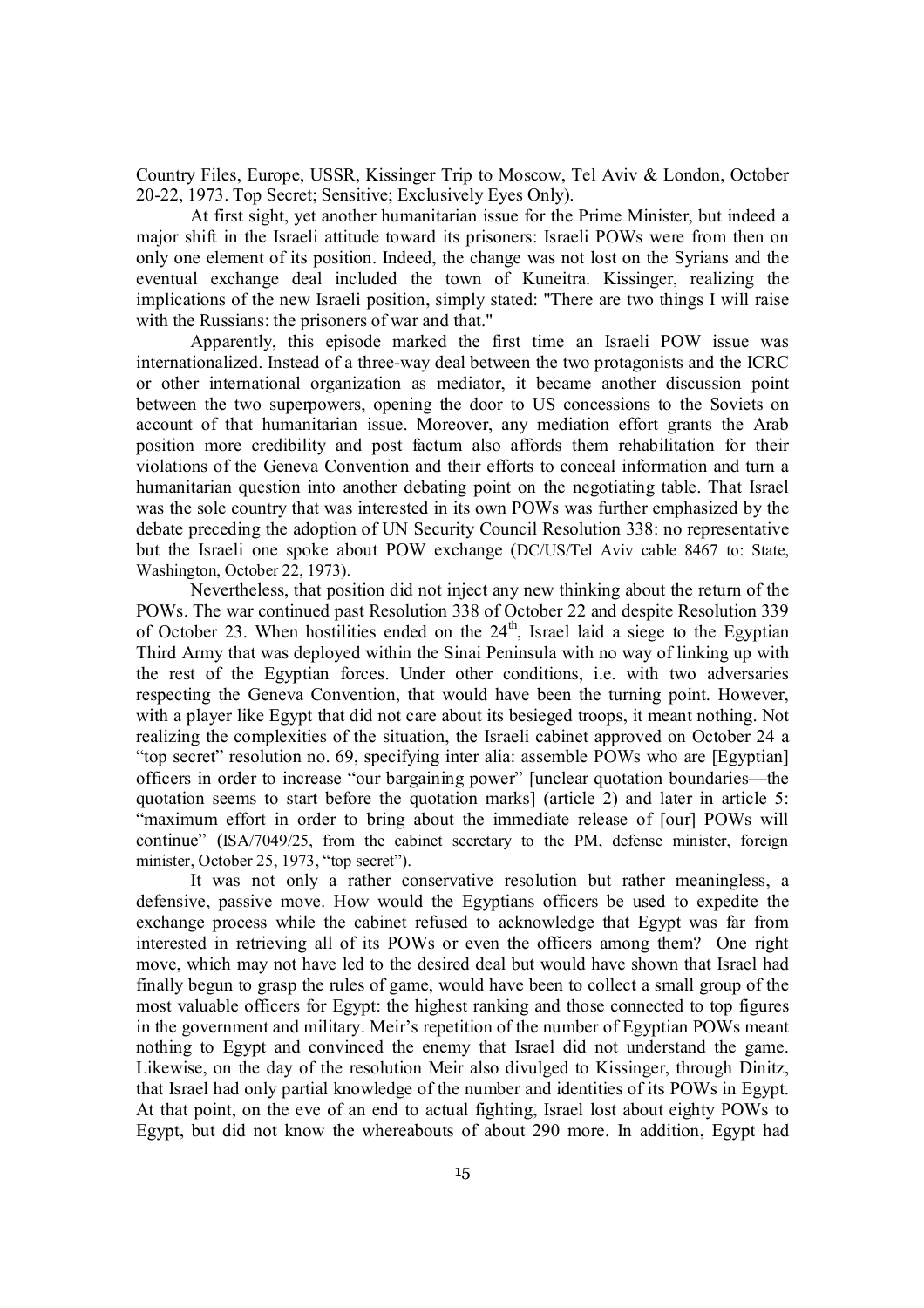already held ten more POWs since the War of Attrition (Dinitz, 1973). By sharing the information with Kissinger during his meeting with the Soviet ambassador to Washington, Meir inadvertently gave Kissinger and Dobrynin an additional tool in their attempt to rescue the besieged Egyptian Third Army.

The guns fell silent on October 24, 1973. Israel was clearly at a loss to formulate a policy that would retrieve its imprisoned fighters. Israeli morale remained extremely low, and the public was not sure the leaders were doing enough to get the boys home. Once some of the military censorship was lifted after the ceasefire, it emerged that Israel did not even know the number and identities of some of the POWs and casualties. That led to two more developments that further eroded Israel's already-low bargaining power.

The Syrians launched a public war of nerves against Israel, realizing that with the price tag Israel attached to its POWs, Syria could get much more than its POWs back in any future bargaining. And on the domestic front, Israeli citizens started to form civil society organizations promoting the idea that they should be brought back at any price.

## **Parents and Civil Society**

By coincidence these two campaigns began simultaneously on October 25. Syria unofficially announced that it had fifty Israeli prisoners from the Mt. Hermon outpost, and "mothers and wives of POWs" called on the Israeli government to immediately exchange POWs (Davar, October 25, 1973). For Syria, the move was only one stage of an endeavor to maximize their quid pro quo for the Israeli POWs. For the Israeli group, it was a genuine attempt by people totally ignorant of the government's efforts to retrieve their dear ones. They could not know at the time that most of the policy that was devised piecemeal was mistaken and they were only worsening Israel's inferior position.

Right from the chaotic outbreak of hostilities on October 6, Israel had had to deal with unprecedented issues: how to verify the fate of a missing ground soldier? A pilot who was seen leaving his plane deep inside hostile territory? How to try and get the troops back when their identities were unknown? The Syrians and Egyptians, in any case, aimed to put together a large enough contingent of captured troops that Israel would pay as much as possible for them, after the intelligence in their possession was extracted. All that, on top of their traditional violations of the Geneva Convention, led the Arab actors not even to release the POWs' names.

The families' exertions along with the overall Israeli sense of despair and defeat – even though the conditions on the ground now signified otherwise – led to another negative precedent. For the first time ever in wartime, Israel underwent a rift between the government – interested in publicly playing down the POW issue as a symbol of the failure of the first forty-eight hours – and the families. There had already been pressure on the government in the attrition period, but now the magnitude was greater. Moreover, all Israeli diplomatic moves were shrouded in secrecy since Israel had so little information on the POWs (DC/US/Tel Aviv cable 08686 to: State, Washington, October 27, 1973).

Meanwhile, Israeli foreign minister Abba Eban advised the US ambassador to Israel that his country had practically no names of prisoners, except for forty in Egypt out of "some hundreds," and that he wished the US would try along with the Israeli government "to keep all aspects of the POW issue under wraps." He also informed the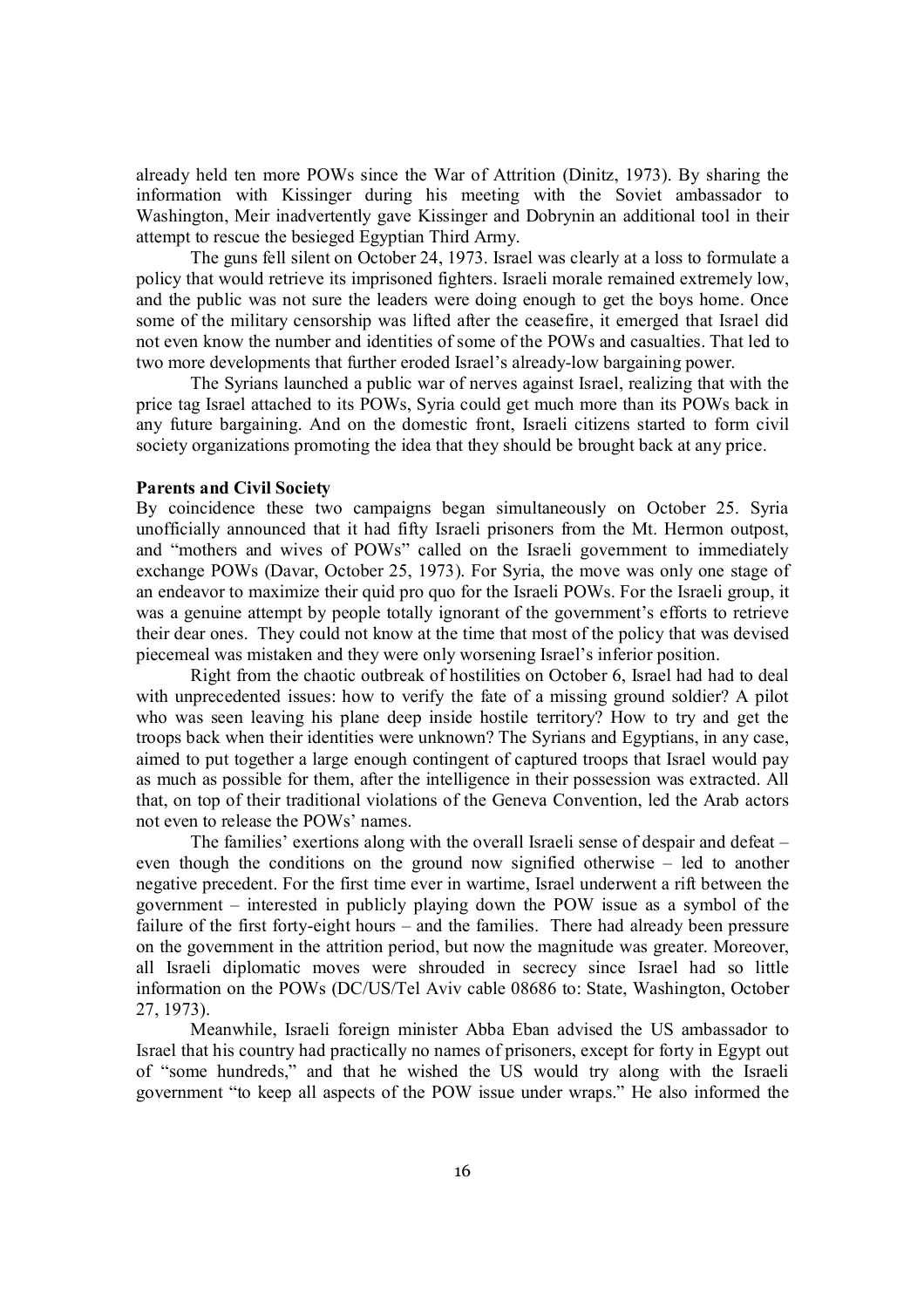ambassador that some Israeli POWs were murdered at the Mt. Hermon outpost (DC/US/Tel Aviv cable 08686 to: State, Washington, October 27, 1973).

### **ICRC Mediators – Not Much Success; No Tangible Results for Arabs**

The War of Attrition had established that the ICRC could insist on regular visits to the Israeli POWs, but always subject to the diplomatic and strategic balance sheet. The organization had failed to secure the release of the attrition POWs or to get updated information on their health in the first stages of their captivity. All that, coupled with the issue's elevation to a strategic one, downgraded its role in the war's aftermath. Senior ICRC officials even complained to Israel about their de facto exclusion from discussions on the topic (ISA/7049/25-A/Geneva cable 367 to: Jerusalem, October 26, 1973). Apparently, like other players, they did not realize the depth of the Israeli government's crisis and its almost total inability to make its voice heard in the superpower talks. And yet, the government was able to convey that if there was even one issue that united the exhausted people, it was the POW issue. That point was not lost on Kissinger and his colleagues, who suggested to all interested parties that unless there was progress on the matter Israel might stall the diplomatic process (DC/US/Department of State cable 212609 to all pertinent representations, October 27, 1973).

Given Israel's intense concern about its POWs and Egypt's lack of interest in its own, Kissinger offered the sole strategic benefit he could find at that moment that would further remove Egypt from its traditional ally, the Soviet Union: the US would supply the Third Army with forty tons of food and Egypt would undertake to (the following is from Ismail Fahmi, Egypt's acting foreign minister): "(a) [provide] the list of wounded to the Israelis in the next military meeting; (b) to give the same list to the Red Cross; (C) we are ready to negotiate regarding the exchange of wounded POW's; (d) we are ready to give the list of POW's to the Red Cross; (e) we have already permitted the Red Cross to visit the wounded POW's" (FRUS/1969-1976, XXV, Memorandum of Conversation, Washington, October 29, 1973, participants: Egypt: H. E. Ismail Fahmi, Acting Egyptian Foreign Minister, H. E. Abdallah El Erian, Egyptian Ambassador to France, Mr. Umar Sirri, Minister, Egyptian Ministry of Foreign Affairs, Cairo; United States: The Secretary of State, Assistant Secretary of State Joseph J. Sisco; National Archives, RG 59, Central Files 1970-73, POL 27 ARAB-ISR. Secret; Nodis. A handwritten notation indicates that this is a first draft).

That was a winning proposal. Egypt did not want its prisoners to return and spread the word of their whereabouts after the first couple of days, or how a battlefield victory turned into a defeat. On the other hand, the lifting of Israel's siege of the Third Army would prove that Egypt could take care of its own, and after being supplied by the US the troops would look refreshed and fit, also disproving Israeli claims. Meanwhile Israel still struggled to find the right formula to free the POWs. Kissinger, for his part, preferred indirect Israeli-Egyptian talks so that both parties would realize that, absent the US in general and Kissinger in particular, no agreement on either POWs or the Third Army was attainable.

While keeping its contacts with Kissinger secret, the Israeli government still had one major arena to take care of: Israeli public opinion. With the parliamentary elections due on December 31, protest started to escalate. Hence Israel chose to create a mock confrontation with the ICRC by prohibiting it to search for Egyptian soldiers who were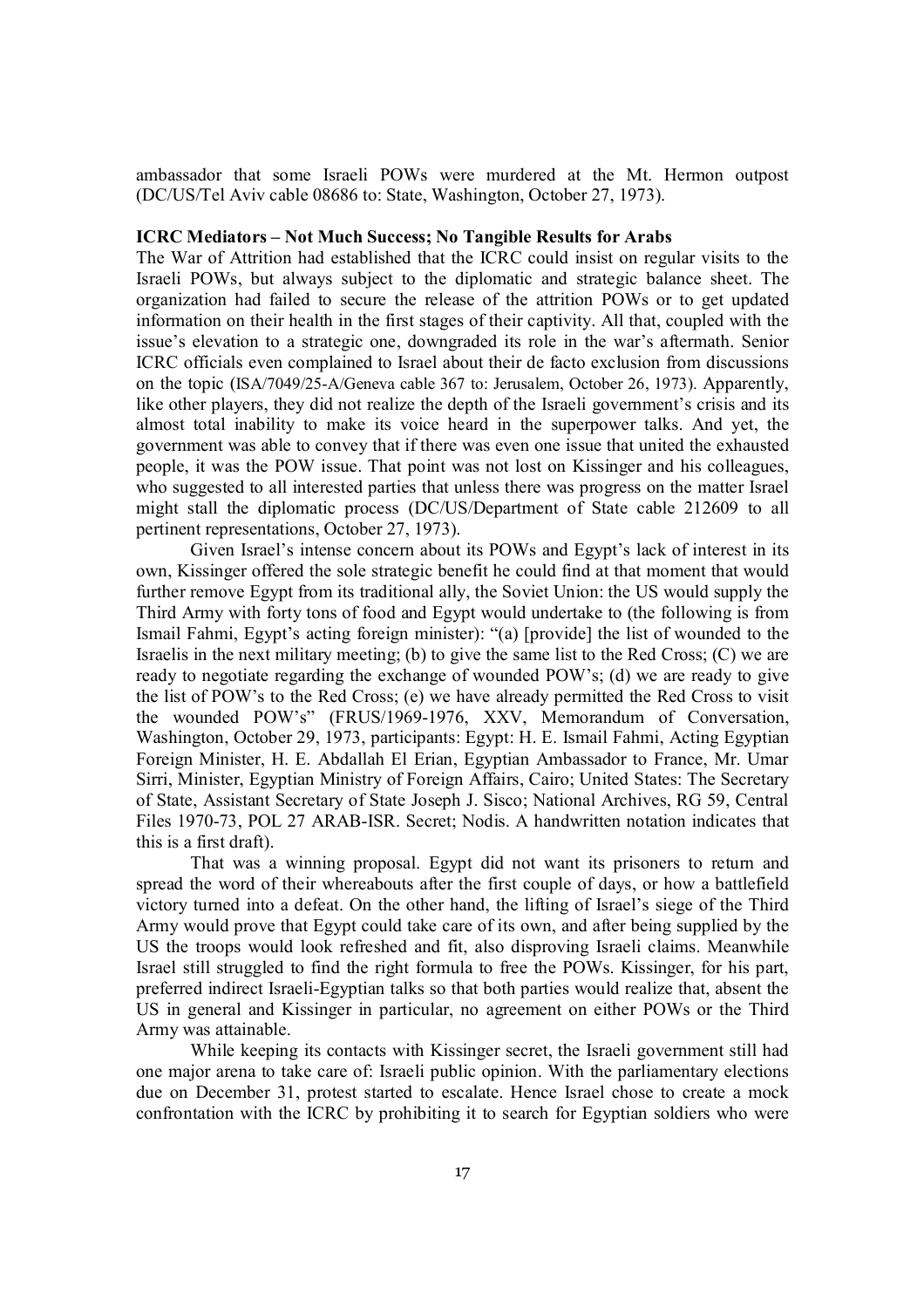left behind in the Israeli-occupied areas along the Suez Canal: as long as Israel did not get the lists of its POWs, no such missions would be allowed (DC/US/Geneva cable 05717 to all pertinent representations, October 29, 1973). Moreover, concurrent with Kissinger's talks with the Egyptians that Israel was not made privy to, Israel announced, in clear contravention of Kissinger's agreements with the Egyptians that no wounded Third Army soldiers would be allowed to leave the besieged area (*Davar*, October 29, 1973; DC/US/Tel Aviv cable 8780 to all State and pertinent representations, October 30, 1973).

That small gesture to Israeli public opinion was not enough. On October 29, 1973, a group of parents of POWs wrote an open letter to Meir asking how she could renege on her promise not to agree to a ceasefire without the POWs' return. They further demanded to declare the ceasefire null and void and cease any contacts with the enemy and with international organizations (*Davar*, October 30, 1973). That letter from concerned parents marked the beginning of antiwar and antigovernment civil society organizations that would try and sometimes succeed to turn policy in new directions. The parents, however, could not comprehend the pressures the government was under. On the one hand, it was a losing group of people responsible one way or another for the October disaster; on the other, they could not withstand Kissinger's pressure but were not fully aware of his commitments to Egypt. Thus they were in no position to reveal details to the parents and simply did not know what Kissinger's next ultimatum would include. The overall impression was that the government was evading the public and had something to hide, further intensifying public anger and civil activity. In a rather pathetic attempt to square the circle, Meir traveled to the US attempting to find out what is being planned between the parties.

As already indicated, Kissinger revealed part of the picture to each Middle Eastern adversary, meaning Meir's efforts were futile. The Prime Minister was undoubtedly under pressure. In her meeting with Kissinger, Meir acknowledged that "What is in jeopardy now is the greatest thing we have, the confidence of our people in us. We promise to them, and we find twenty-four hours later we can't deliver" (Meeting at Blair House, taken from Nixon Presidential Materials, NSC files, box 611, Country files, Middle East, Israel, Vol. 13, November 73- December 73).

It was probably the first time in Israel's history that its decision-makers had to take into account the views and activities of an extra-parliamentary group, later to be joined by protest movements demanding the government's resignation. The precedent set on November 1, 1973 would later affect Israel's negotiations with Egypt and the Palestinians. Whereas the families demanded the POWs' immediate release, Kissinger demanded that Israel withdraw to the October 22 lines in accordance with Security Council Resolutions 338, 339, and 340, which entailed lifting the Israeli siege of the Third Army. Meir and her cabinet were at a dead-end.

However, with US-Egyptian relations improving and the US becoming the Soviet Union's replacement, nothing of the sort could be verified regarding Syria, which the war's end found in a much worse position than Egypt. Whereas the latter could claim it had reoccupied some of the land lost to Israel in 1967, Syria had only lost further land. On the other hand, it had quality Israeli POWs, first and foremost an intelligence officer who divulged his wide-ranging information. Syria also had other intelligence personnel and high-ranking officers, including the most senior Israeli pilot ever taken prisoner. Given Syria's total contempt for the Geneva Convention many, if not all other POWs,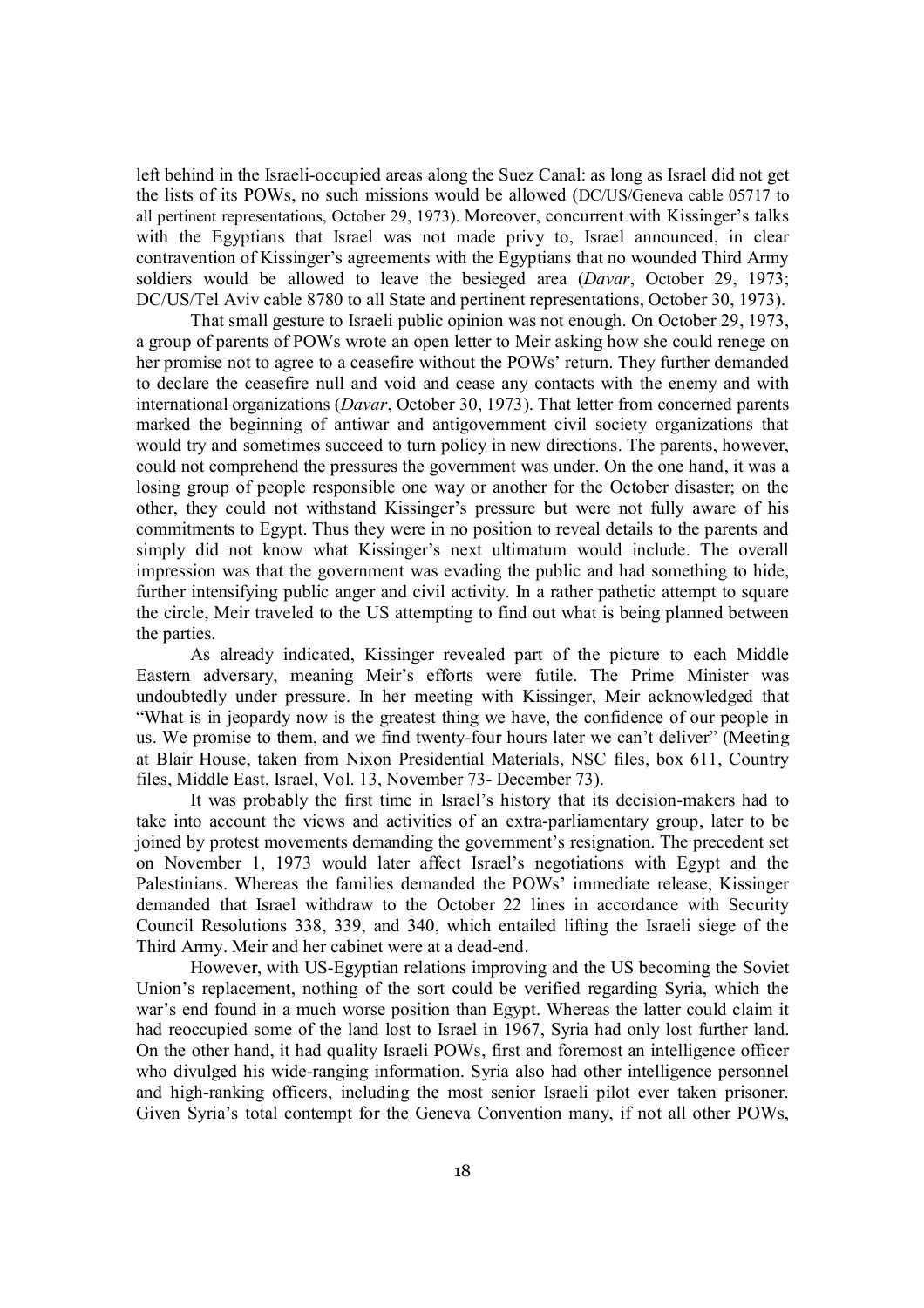were subject to murder with about twenty-eight killed in prison and under torture. Even Saudi Arabia, attempting to somewhat soften the impression of its oil embargo, tried to convince the Syrians to be less brutal (DC/US/Jeddah cable 4792 to: State, Washington, Tel Aviv, Beirut, November 1, 1973).

In any case, both Syria and Egypt again demanded that Israel uphold Security Council resolutions, which meant returning to the October 22 lines. Israel claimed these could not be verified; the Arab actors claimed they meant full Israeli withdrawal from Mt. Hermon, giving the Syrians an outpost Israel had occupied in the 1967 war, and a full lifting of the siege on the Third Army. That is, both countries demanded strategic benefits for launching the POW exchange process. Egypt now sought to become a full-fledged member of the US camp and was willing to pay some price for that; Syria was sure of Soviet support and hence much less open to compromise with the US.

By early November the lines were fully drawn. Israel and Egypt conducted direct negotiations with American participation. The POW issue became yet another topic on the agenda, while the mounting popular pressure in Israel rendered Meir incapable of making any concessions but subject to Kissinger's pressure and dictates. Egypt now enjoyed full access to the Third Army and was in no hurry to see it reunited with the rest of the army. Syria, for its part, was still striving to extract intelligence from the Israeli POWs and wanted to regain not only territory occupied by Israel in this latest war but some of the 1967 losses as well. These points became the basis for the Israeli-Egyptian interim agreements of November 1973 and January 1974 and the May 1974 interim agreement with Syria. Under these agreements Israel withdrew from parts of the Sinai, eventually restoring all of it in the March 1979 Israeli-Egyptian peace treaty. Israel and Syria gradually exchanged their POWs, completing the process in May 1974, and Israel withdrew from the Syrian town of Kuneitra, which it had occupied in 1967.

In June 1974 Golda Meir resigned, largely because of the growing protest activities of groups demanding that she take responsibility for the war and her failure to retrieve the POWs earlier.

#### **Conclusion**

The October war marks the beginning of a new chapter in Israeli history. In the context of the POW issue, lessons can be drawn from Israel's political behavior during and after the war. These lessons should form the basis for any guidelines if and when Israel finds itself in similar situations in the future:

Stage 1 – Chaos and battle fog; no way to determine who is dead, alive, and missing. The main task: finding out by name who is missing.

Stage 2 – An attempt to distinguish the MIAs from the POWs.

Stage 3 – Concurrent with stages 1 and 2, a concerted effort to find enemy POWs who are high-ranking and/or relatives of senior decision-makers.

Stage 4 – Defining the possible main strategic assets that the enemy would be interested in and either protecting them or open the, for negotiations so that both sides have something to bargain for.

Stage 5 – Defining prices and trying to include the topic sufficiently on the diplomatic agenda.

Stage 6 – Insisting on clear and simultaneous moves by all actors so that each move is reciprocated by release of some of the POWs.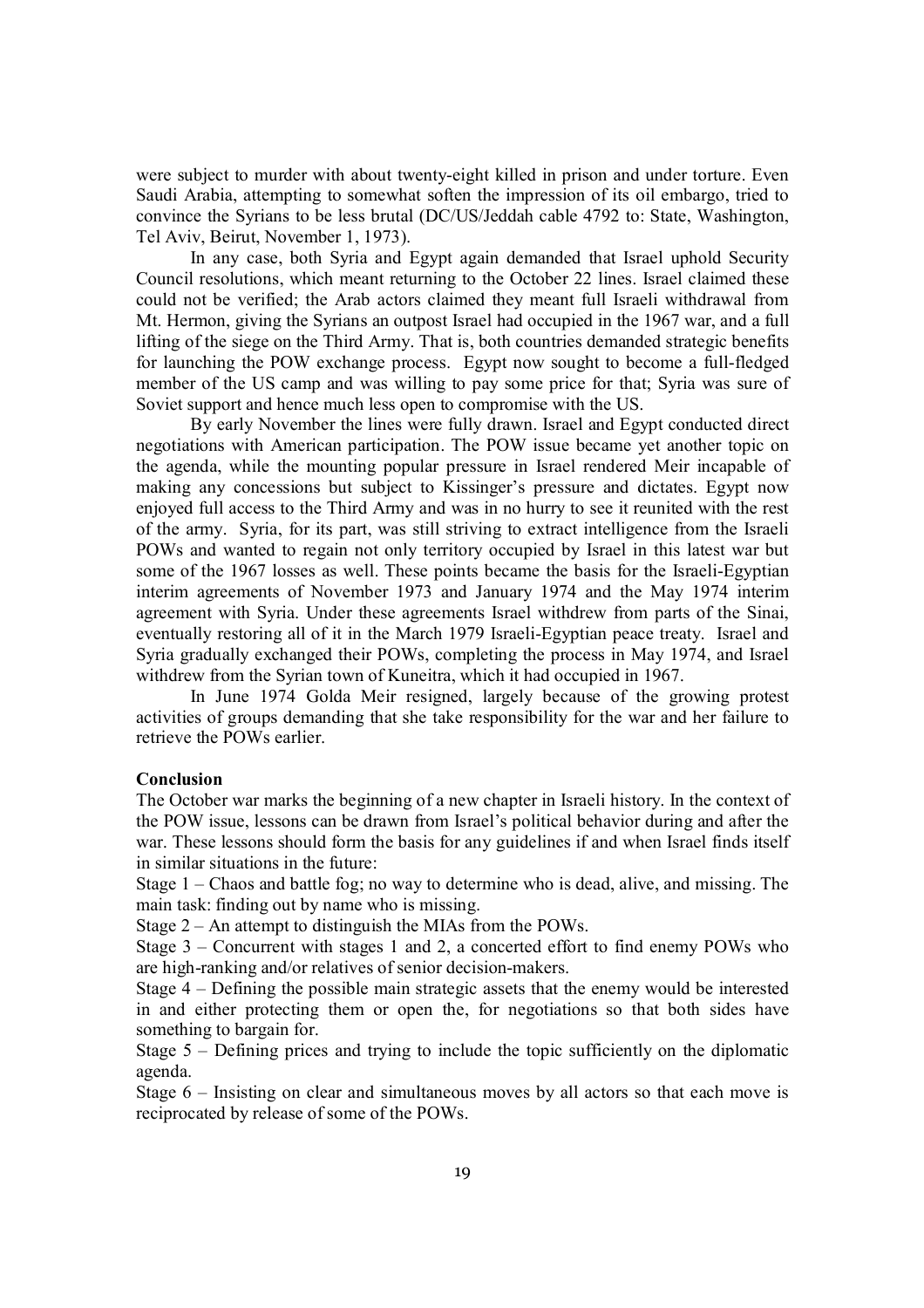This is only a blueprint of a possible approach to the release of Israeli POWs. The 1973 war was the first to present the issue not as a humanitarian one but as one more item on the agenda. Israel was then in no position to change that in the face of a secretary of state who tried to be evenhanded, the Soviet Union that fully supported Syria, a failing Israeli government, and strong domestic protest. Some of the subsequent military engagements made it clear that the Arab actors had fully studied the 1973 developments.

For Israel, the Yom Kippur War was a watershed line regarding policy on POWs. Leaving the arena to the "street" became customary in the years to come, as did blurring the lines between POWs and hostages. Sub-national players are not bound by international instruments, and they followed previous behavior by the national Arab players.

Already before 1973, mainly as a result of the War of Attrition and successive regular and irregular attacks on the borders and within Israel and the weakening of public morale, Israel abandoned its realist policy on prisoner exchange deals and adopted an inconsistent policy with no clear-cut criteria. That process peaked in 1973 and became a norm. The principle of POWs for land was eventually translated into a growing tendency to exchange strategic assets for Israeli individuals, both soldiers and civilians.

## **References**

Dinitz, S. (1973). Phone conversation with Prime Minister, October 24 at 3:40pm (Israel time). ISA/PM Office/Phone conversations, October 12, 1973-October 25, 1973

Eban, A. (1972). Interview to Israel Radio as reported in ISA/5241/1-HZ, from: the ministry to major Israeli representations overseas, and other cables in that file.

Eban, A. (1973). "Foreign Minister's press conference," *Davar*, October 25, 1973.

# IDF official website: POWs exchange, 1948-1998

http://web.archive.org/web/20070311103548/http://www1.idf.il/DOVER/site/mainpage.a sp?sl=HE&id=5&from=history&docid=17002

Israel Ministry of Foreign Affairs. (2004). "Background on Israeli POWs and MIAs," January 26, 2004.

Kissinger, H. (1973). Telegram from Secretary of State Kissinger to the President's Deputy Assistant for National Security Affairs (Scowcroft); source: National Archives, Nixon Presidential Materials, NSC Files, Kissinger Office Files, Box 39, Kissinger Trip Files, HAK Trip—Moscow, Tel Aviv, London, HAKTO, SECTO, TOSEC, Misc., October 20-23, 1973. Top Secret; Sensitive; Exclusively Eyes Only; Flash.Sent to Scowcroft for President Nixon.

Liu, M. (1992). "Counting the ghosts," *Newsweek*, October 5, 1992.

Meir, G. (1974). Testimony before the Agranat Commission of Inquiry, February 2, 1974.